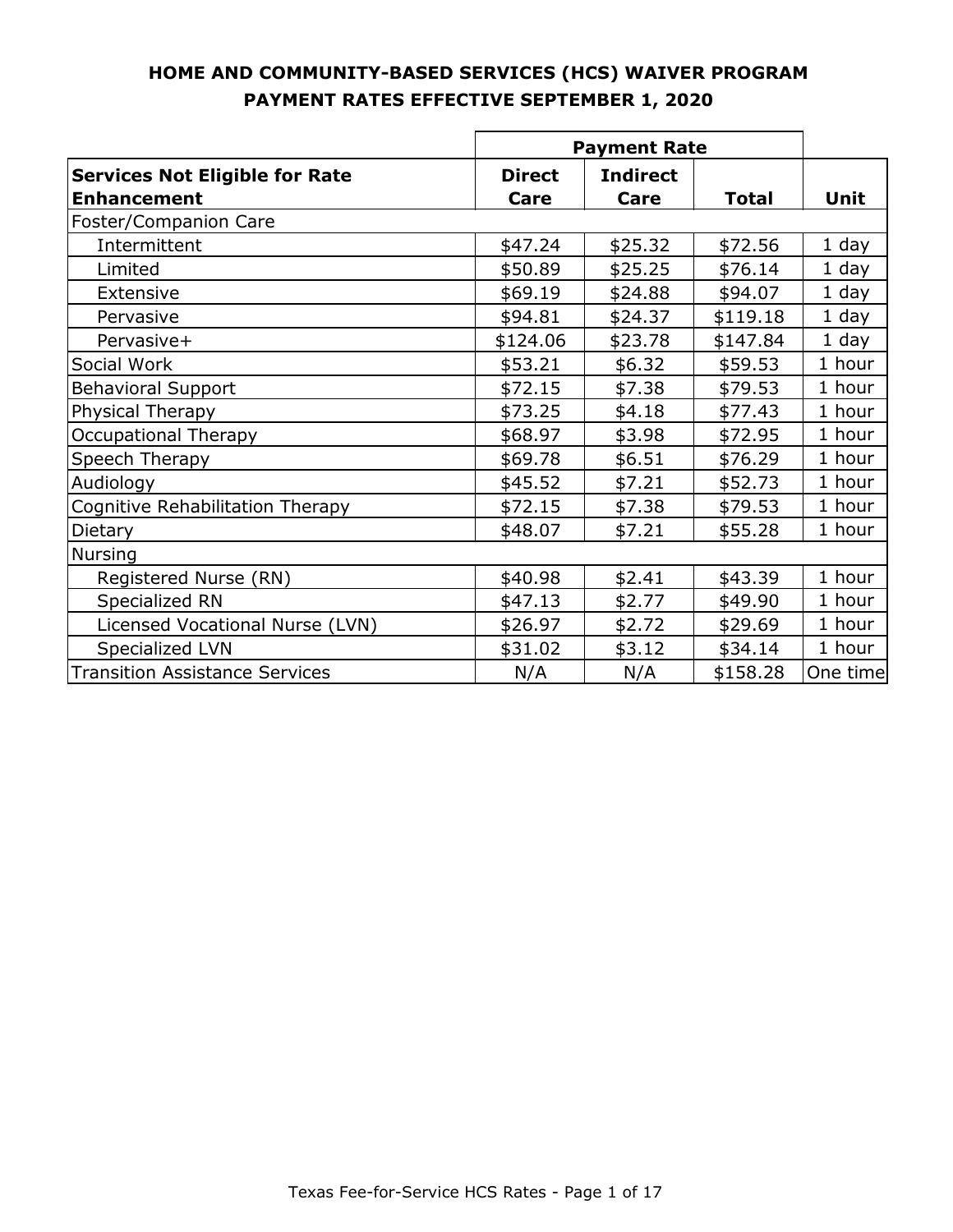| <b>Requisition Fees</b>                    | <b>Payment Rate</b> |
|--------------------------------------------|---------------------|
| Adaptive Aids, Medical Supplies and Dental |                     |
| <b>Under \$500</b>                         | 10% of cost         |
| \$500 to \$999.99                          | \$54.03             |
| \$1,000 to \$1,499.99                      | \$92.85             |
| \$1,500 to \$1,999.99                      | \$105.66            |
| \$2,000 to \$2,499.99                      | \$118.86            |
| \$2,500 to \$2,999.99                      | \$134.21            |
| \$3,000 to \$3,499.99                      | \$140.81            |
| \$3,500 to \$3,999.99                      | \$147.02            |
| \$4,000 to \$4,499.99                      | \$153.62            |
| \$4,500 to \$4,999.99                      | \$160.22            |
| \$5,000 and over                           | \$168.96            |
| Minor Home Modifications                   |                     |
| under \$500                                | 10% of cost         |
| \$500 to \$999.99                          | \$80.04             |
| \$1,000 to \$1,499.99                      | \$118.86            |
| \$1,500 to \$1,999.99                      | \$131.67            |
| \$2,000 to \$2,499.99                      | \$163.89            |
| \$2,500 to \$2,999.99                      | \$196.50            |
| \$3,000 to \$3,499.99                      | \$227.19            |
| \$3,500 to \$3,999.99                      | \$258.27            |
| \$4,000 to \$4,499.99                      | \$284.28            |
| \$4,500 to \$4,999.99                      | \$309.90            |
| \$5,000 to \$5,499.99                      | \$335.91            |
| \$5,500 to \$5,999.99                      | \$361.92            |
| \$6,000 to \$6,499.99                      | \$395.15            |
| \$6,500 and over                           | \$428.76            |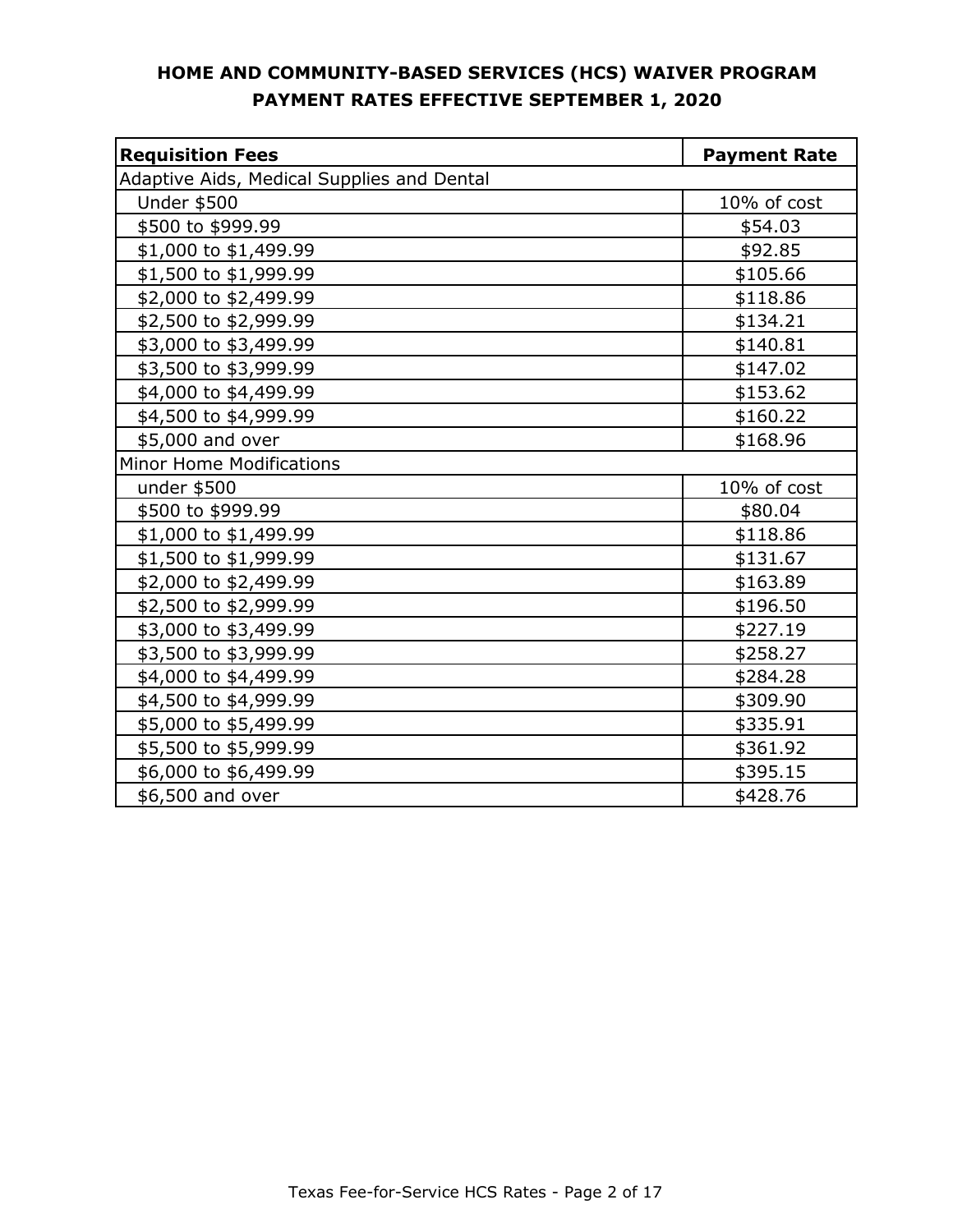Supervised Living (3-bed) and Residential Support Services (4-bed) - LON 1 (Intermittent)

|                                                                     | Payment Rate per Day - new payment rates effective<br>September 1, 2020 |                             |                         | <b>Add-On to Attendant Compensation</b> |        |                                                     |                        |
|---------------------------------------------------------------------|-------------------------------------------------------------------------|-----------------------------|-------------------------|-----------------------------------------|--------|-----------------------------------------------------|------------------------|
| <b>Rate Enhancement</b><br><b>Participant Level</b><br><b>LON 1</b> | <b>Attendant</b><br>Compensation                                        | <b>Other Direct</b><br>Care | <b>Indirect</b><br>Care | <b>Total Rate</b>                       | Add-On | <b>Attendant</b><br><b>Compensation</b><br>+ Add-On | Total Rate +<br>Add-On |
| <b>Base Rate</b>                                                    | \$62.44                                                                 | \$8.08                      | \$62.96                 | \$133.48                                | \$4.06 | \$66.50                                             | \$137.54               |
| Participant Level 1                                                 | \$62.84                                                                 | \$8.08                      | \$62.96                 | \$133.88                                | \$4.06 | \$66.90                                             | \$137.94               |
| Participant Level 2                                                 | \$63.24                                                                 | \$8.08                      | \$62.96                 | \$134.28                                | \$4.06 | \$67.30                                             | \$138.34               |
| Participant Level 3                                                 | \$63.64                                                                 | \$8.08                      | \$62.96                 | \$134.68                                | \$4.06 | \$67.70                                             | \$138.74               |
| Participant Level 4                                                 | \$64.04                                                                 | \$8.08                      | \$62.96                 | \$135.08                                | \$4.06 | \$68.10                                             | \$139.14               |
| Participant Level 5                                                 | \$64.44                                                                 | \$8.08                      | \$62.96                 | \$135.48                                | \$4.06 | \$68.50                                             | \$139.54               |
| Participant Level 6                                                 | \$64.84                                                                 | \$8.08                      | \$62.96                 | \$135.88                                | \$4.06 | \$68.90                                             | \$139.94               |
| Participant Level 7                                                 | \$65.24                                                                 | \$8.08                      | \$62.96                 | \$136.28                                | \$4.06 | \$69.30                                             | \$140.34               |
| Participant Level 8                                                 | \$65.64                                                                 | \$8.08                      | \$62.96                 | \$136.68                                | \$4.06 | \$69.70                                             | \$140.74               |
| Participant Level 9                                                 | \$66.04                                                                 | \$8.08                      | \$62.96                 | \$137.08                                | \$4.06 | \$70.10                                             | \$141.14               |
| Participant Level 10                                                | \$66.44                                                                 | \$8.08                      | \$62.96                 | \$137.48                                | \$4.06 | \$70.50                                             | \$141.54               |
| Participant Level 11                                                | \$66.84                                                                 | \$8.08                      | \$62.96                 | \$137.88                                | \$4.06 | \$70.90                                             | \$141.94               |
| Participant Level 12                                                | \$67.24                                                                 | \$8.08                      | \$62.96                 | \$138.28                                | \$4.06 | \$71.30                                             | \$142.34               |
| Participant Level 13                                                | \$67.64                                                                 | \$8.08                      | \$62.96                 | \$138.68                                | \$4.06 | \$71.70                                             | \$142.74               |
| Participant Level 14                                                | \$68.04                                                                 | \$8.08                      | \$62.96                 | \$139.08                                | \$4.06 | \$72.10                                             | \$143.14               |
| Participant Level 15                                                | \$68.44                                                                 | \$8.08                      | \$62.96                 | \$139.48                                | \$4.06 | \$72.50                                             | \$143.54               |
| Participant Level 16                                                | \$68.84                                                                 | \$8.08                      | \$62.96                 | \$139.88                                | \$4.06 | \$72.90                                             | \$143.94               |
| Participant Level 17                                                | \$69.24                                                                 | \$8.08                      | \$62.96                 | \$140.28                                | \$4.06 | \$73.30                                             | \$144.34               |
| Participant Level 18                                                | \$69.64                                                                 | \$8.08                      | \$62.96                 | \$140.68                                | \$4.06 | \$73.70                                             | \$144.74               |
| Participant Level 19                                                | \$70.04                                                                 | \$8.08                      | \$62.96                 | \$141.08                                | \$4.06 | \$74.10                                             | \$145.14               |
| Participant Level 20                                                | \$70.44                                                                 | \$8.08                      | \$62.96                 | \$141.48                                | \$4.06 | \$74.50                                             | \$145.54               |
| Participant Level 21                                                | \$70.84                                                                 | \$8.08                      | \$62.96                 | \$141.88                                | \$4.06 | \$74.90                                             | \$145.94               |
| Participant Level 22                                                | \$71.24                                                                 | \$8.08                      | \$62.96                 | \$142.28                                | \$4.06 | \$75.30                                             | \$146.34               |
| Participant Level 23                                                | \$71.64                                                                 | \$8.08                      | \$62.96                 | \$142.68                                | \$4.06 | \$75.70                                             | \$146.74               |
| Participant Level 24                                                | \$72.04                                                                 | \$8.08                      | \$62.96                 | \$143.08                                | \$4.06 | \$76.10                                             | \$147.14               |
| Participant Level 25                                                | \$72.44                                                                 | \$8.08                      | \$62.96                 | \$143.48                                | \$4.06 | \$76.50                                             | \$147.54               |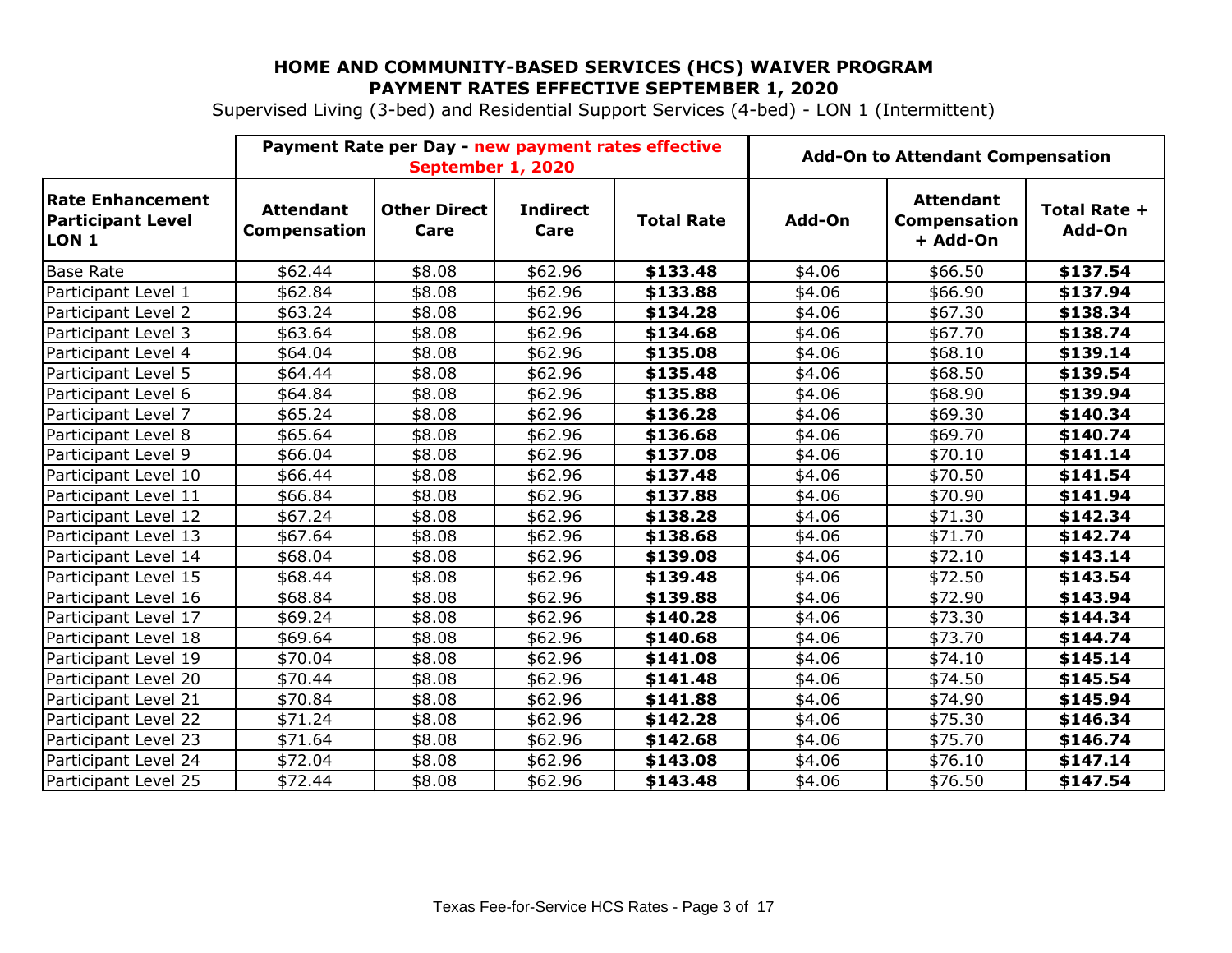Supervised Living (3-bed) and Residential Support Services (4-bed) - LON 5 (Limited)

|                                                                         | Payment Rate per Day - new payment rates effective<br>September 1, 2020 |                             |                         |                   | <b>Add-On to Attendant Compensation</b> |                                              |                        |
|-------------------------------------------------------------------------|-------------------------------------------------------------------------|-----------------------------|-------------------------|-------------------|-----------------------------------------|----------------------------------------------|------------------------|
| <b>Rate Enhancement</b><br><b>Participant Level</b><br>LON <sub>5</sub> | <b>Attendant</b><br>Compensation                                        | <b>Other Direct</b><br>Care | <b>Indirect</b><br>Care | <b>Total Rate</b> | Add-On                                  | <b>Attendant</b><br>Compensation<br>+ Add-On | Total Rate +<br>Add-On |
| <b>Base Rate</b>                                                        | \$69.68                                                                 | \$9.03                      | \$63.23                 | \$141.94          | \$4.53                                  | \$74.21                                      | \$146.47               |
| Participant Level 1                                                     | \$70.08                                                                 | \$9.03                      | \$63.23                 | \$142.34          | \$4.53                                  | \$74.61                                      | \$146.87               |
| Participant Level 2                                                     | \$70.48                                                                 | \$9.03                      | \$63.23                 | \$142.74          | \$4.53                                  | \$75.01                                      | \$147.27               |
| Participant Level 3                                                     | \$70.88                                                                 | \$9.03                      | \$63.23                 | \$143.14          | \$4.53                                  | \$75.41                                      | \$147.67               |
| Participant Level 4                                                     | \$71.28                                                                 | \$9.03                      | \$63.23                 | \$143.54          | \$4.53                                  | \$75.81                                      | \$148.07               |
| Participant Level 5                                                     | \$71.68                                                                 | \$9.03                      | \$63.23                 | \$143.94          | \$4.53                                  | \$76.21                                      | \$148.47               |
| Participant Level 6                                                     | \$72.08                                                                 | \$9.03                      | \$63.23                 | \$144.34          | \$4.53                                  | \$76.61                                      | \$148.87               |
| Participant Level 7                                                     | \$72.48                                                                 | \$9.03                      | \$63.23                 | \$144.74          | \$4.53                                  | \$77.01                                      | \$149.27               |
| Participant Level 8                                                     | \$72.88                                                                 | \$9.03                      | \$63.23                 | \$145.14          | \$4.53                                  | \$77.41                                      | \$149.67               |
| Participant Level 9                                                     | \$73.28                                                                 | \$9.03                      | \$63.23                 | \$145.54          | \$4.53                                  | \$77.81                                      | \$150.07               |
| Participant Level 10                                                    | \$73.68                                                                 | \$9.03                      | \$63.23                 | \$145.94          | \$4.53                                  | \$78.21                                      | \$150.47               |
| Participant Level 11                                                    | \$74.08                                                                 | \$9.03                      | \$63.23                 | \$146.34          | \$4.53                                  | \$78.61                                      | \$150.87               |
| Participant Level 12                                                    | \$74.48                                                                 | \$9.03                      | \$63.23                 | \$146.74          | \$4.53                                  | \$79.01                                      | \$151.27               |
| Participant Level 13                                                    | \$74.88                                                                 | \$9.03                      | \$63.23                 | \$147.14          | \$4.53                                  | \$79.41                                      | \$151.67               |
| Participant Level 14                                                    | \$75.28                                                                 | \$9.03                      | \$63.23                 | \$147.54          | \$4.53                                  | \$79.81                                      | \$152.07               |
| Participant Level 15                                                    | \$75.68                                                                 | \$9.03                      | \$63.23                 | \$147.94          | \$4.53                                  | \$80.21                                      | \$152.47               |
| Participant Level 16                                                    | \$76.08                                                                 | \$9.03                      | \$63.23                 | \$148.34          | \$4.53                                  | \$80.61                                      | \$152.87               |
| Participant Level 17                                                    | \$76.48                                                                 | \$9.03                      | \$63.23                 | \$148.74          | \$4.53                                  | \$81.01                                      | \$153.27               |
| Participant Level 18                                                    | \$76.88                                                                 | \$9.03                      | \$63.23                 | \$149.14          | \$4.53                                  | \$81.41                                      | \$153.67               |
| Participant Level 19                                                    | \$77.28                                                                 | \$9.03                      | \$63.23                 | \$149.54          | \$4.53                                  | \$81.81                                      | \$154.07               |
| Participant Level 20                                                    | \$77.68                                                                 | \$9.03                      | \$63.23                 | \$149.94          | \$4.53                                  | \$82.21                                      | \$154.47               |
| Participant Level 21                                                    | \$78.08                                                                 | \$9.03                      | \$63.23                 | \$150.34          | \$4.53                                  | \$82.61                                      | \$154.87               |
| Participant Level 22                                                    | \$78.48                                                                 | \$9.03                      | \$63.23                 | \$150.74          | \$4.53                                  | \$83.01                                      | \$155.27               |
| Participant Level 23                                                    | \$78.88                                                                 | \$9.03                      | \$63.23                 | \$151.14          | \$4.53                                  | \$83.41                                      | \$155.67               |
| Participant Level 24                                                    | \$79.28                                                                 | \$9.03                      | \$63.23                 | \$151.54          | \$4.53                                  | \$83.81                                      | \$156.07               |
| Participant Level 25                                                    | \$79.68                                                                 | \$9.03                      | \$63.23                 | \$151.94          | \$4.53                                  | \$84.21                                      | \$156.47               |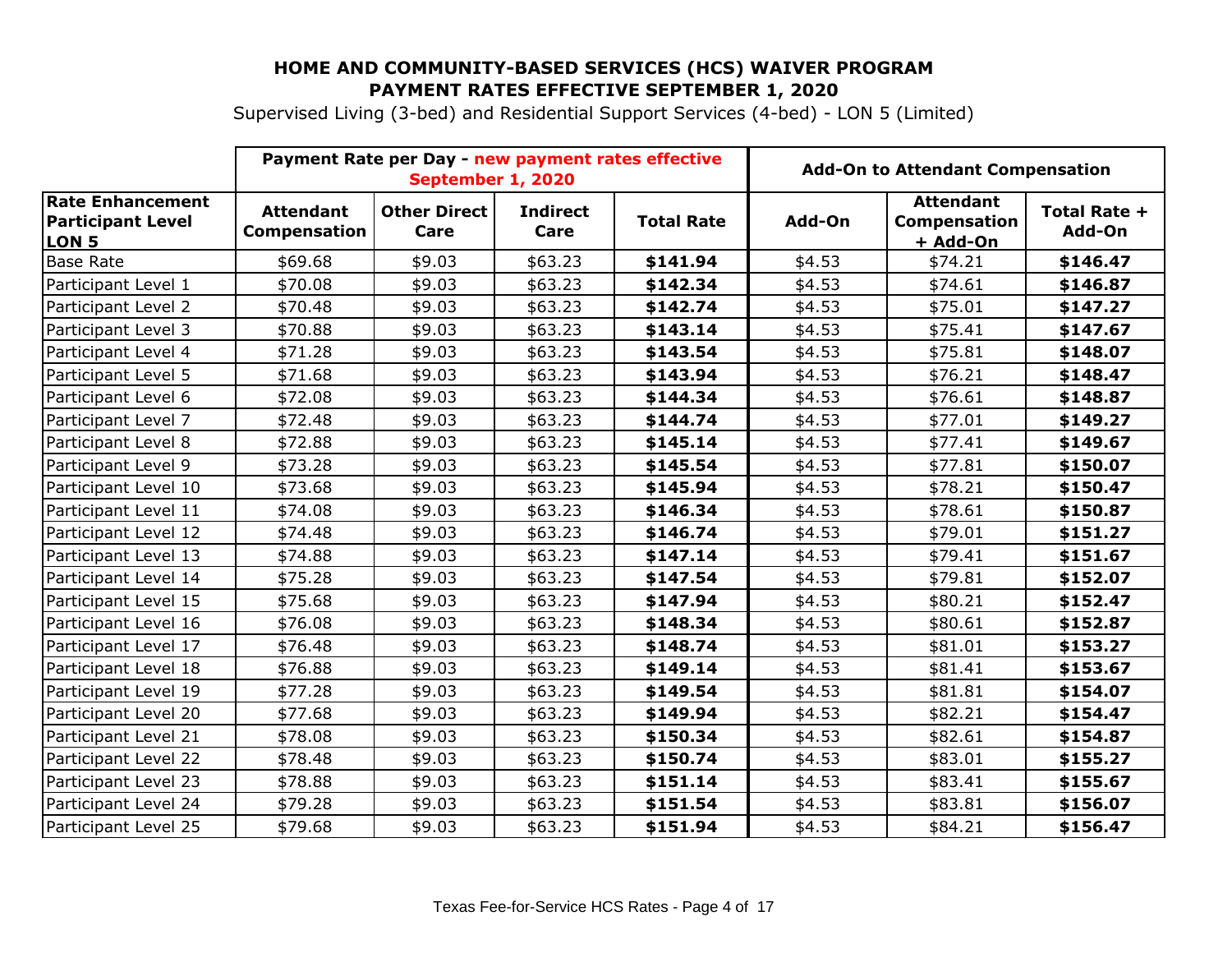Supervised Living (3-bed) and Residential Support Services (4-bed) - LON 8 (Extensive)

|                                                                         | Payment Rate per Day - new payment rates effective<br>September 1, 2020 |                             |                         | <b>Add-On to Attendant Compensation</b> |        |                                                     |                        |
|-------------------------------------------------------------------------|-------------------------------------------------------------------------|-----------------------------|-------------------------|-----------------------------------------|--------|-----------------------------------------------------|------------------------|
| <b>Rate Enhancement</b><br><b>Participant Level</b><br>LON <sub>8</sub> | <b>Attendant</b><br>Compensation                                        | <b>Other Direct</b><br>Care | <b>Indirect</b><br>Care | <b>Total Rate</b>                       | Add-On | <b>Attendant</b><br><b>Compensation</b><br>+ Add-On | Total Rate +<br>Add-On |
| <b>Base Rate</b>                                                        | \$80.26                                                                 | \$10.40                     | \$63.61                 | \$154.27                                | \$5.22 | \$85.48                                             | \$159.49               |
| Participant Level 1                                                     | \$80.66                                                                 | \$10.40                     | \$63.61                 | \$154.67                                | \$5.22 | \$85.88                                             | \$159.89               |
| Participant Level 2                                                     | \$81.06                                                                 | \$10.40                     | \$63.61                 | \$155.07                                | \$5.22 | \$86.28                                             | \$160.29               |
| Participant Level 3                                                     | \$81.46                                                                 | \$10.40                     | \$63.61                 | \$155.47                                | \$5.22 | \$86.68                                             | \$160.69               |
| Participant Level 4                                                     | \$81.86                                                                 | \$10.40                     | \$63.61                 | \$155.87                                | \$5.22 | \$87.08                                             | \$161.09               |
| Participant Level 5                                                     | \$82.26                                                                 | \$10.40                     | \$63.61                 | \$156.27                                | \$5.22 | \$87.48                                             | \$161.49               |
| Participant Level 6                                                     | \$82.66                                                                 | \$10.40                     | \$63.61                 | \$156.67                                | \$5.22 | \$87.88                                             | \$161.89               |
| Participant Level 7                                                     | \$83.06                                                                 | \$10.40                     | \$63.61                 | \$157.07                                | \$5.22 | \$88.28                                             | \$162.29               |
| Participant Level 8                                                     | \$83.46                                                                 | \$10.40                     | \$63.61                 | \$157.47                                | \$5.22 | \$88.68                                             | \$162.69               |
| Participant Level 9                                                     | \$83.86                                                                 | \$10.40                     | \$63.61                 | \$157.87                                | \$5.22 | \$89.08                                             | \$163.09               |
| Participant Level 10                                                    | \$84.26                                                                 | \$10.40                     | \$63.61                 | \$158.27                                | \$5.22 | \$89.48                                             | \$163.49               |
| Participant Level 11                                                    | \$84.66                                                                 | \$10.40                     | \$63.61                 | \$158.67                                | \$5.22 | \$89.88                                             | \$163.89               |
| Participant Level 12                                                    | \$85.06                                                                 | \$10.40                     | \$63.61                 | \$159.07                                | \$5.22 | \$90.28                                             | \$164.29               |
| Participant Level 13                                                    | \$85.46                                                                 | \$10.40                     | \$63.61                 | \$159.47                                | \$5.22 | \$90.68                                             | \$164.69               |
| Participant Level 14                                                    | \$85.86                                                                 | \$10.40                     | \$63.61                 | \$159.87                                | \$5.22 | \$91.08                                             | \$165.09               |
| Participant Level 15                                                    | \$86.26                                                                 | \$10.40                     | \$63.61                 | \$160.27                                | \$5.22 | \$91.48                                             | \$165.49               |
| Participant Level 16                                                    | \$86.66                                                                 | \$10.40                     | \$63.61                 | \$160.67                                | \$5.22 | \$91.88                                             | \$165.89               |
| Participant Level 17                                                    | \$87.06                                                                 | \$10.40                     | \$63.61                 | \$161.07                                | \$5.22 | \$92.28                                             | \$166.29               |
| Participant Level 18                                                    | \$87.46                                                                 | \$10.40                     | \$63.61                 | \$161.47                                | \$5.22 | \$92.68                                             | \$166.69               |
| Participant Level 19                                                    | \$87.86                                                                 | \$10.40                     | \$63.61                 | \$161.87                                | \$5.22 | \$93.08                                             | \$167.09               |
| Participant Level 20                                                    | \$88.26                                                                 | \$10.40                     | \$63.61                 | \$162.27                                | \$5.22 | \$93.48                                             | \$167.49               |
| Participant Level 21                                                    | \$88.66                                                                 | \$10.40                     | \$63.61                 | \$162.67                                | \$5.22 | \$93.88                                             | \$167.89               |
| Participant Level 22                                                    | \$89.06                                                                 | \$10.40                     | \$63.61                 | \$163.07                                | \$5.22 | \$94.28                                             | \$168.29               |
| Participant Level 23                                                    | \$89.46                                                                 | \$10.40                     | \$63.61                 | \$163.47                                | \$5.22 | \$94.68                                             | \$168.69               |
| Participant Level 24                                                    | \$89.86                                                                 | \$10.40                     | \$63.61                 | \$163.87                                | \$5.22 | \$95.08                                             | \$169.09               |
| Participant Level 25                                                    | \$90.26                                                                 | \$10.40                     | \$63.61                 | \$164.27                                | \$5.22 | \$95.48                                             | \$169.49               |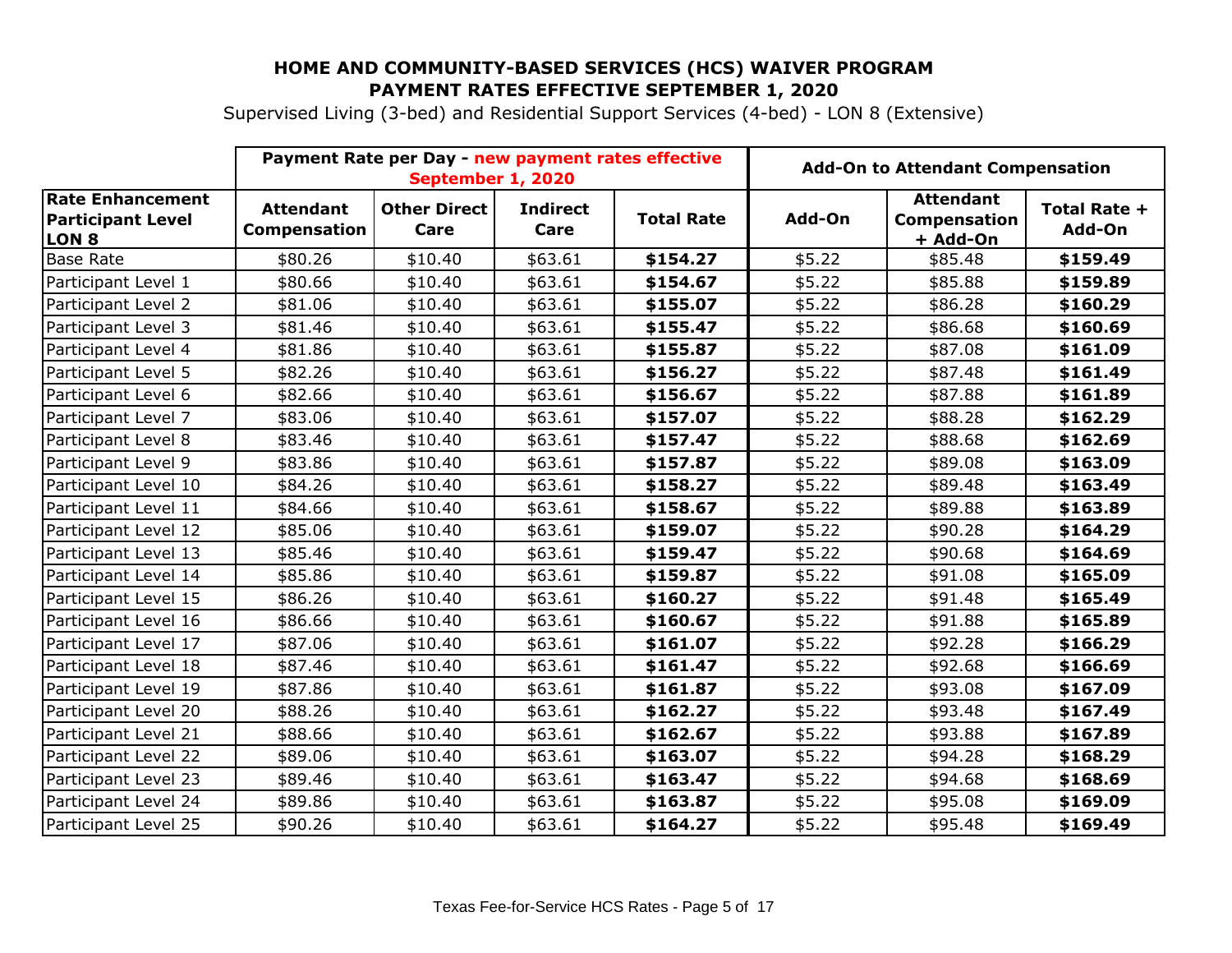Supervised Living (3-bed) and Residential Support Services (4-bed) - LON 6 (Pervasive)

|                                                                         | Payment Rate per Day - new payment rates effective<br>September 1, 2020 |                             |                         | <b>Add-On to Attendant Compensation</b> |        |                                              |                        |
|-------------------------------------------------------------------------|-------------------------------------------------------------------------|-----------------------------|-------------------------|-----------------------------------------|--------|----------------------------------------------|------------------------|
| <b>Rate Enhancement</b><br><b>Participant Level</b><br>LON <sub>6</sub> | <b>Attendant</b><br>Compensation                                        | <b>Other Direct</b><br>Care | <b>Indirect</b><br>Care | <b>Total Rate</b>                       | Add-On | <b>Attendant</b><br>Compensation<br>+ Add-On | Total Rate +<br>Add-On |
| <b>Base Rate</b>                                                        | \$98.31                                                                 | \$12.70                     | \$64.22                 | \$175.23                                | \$6.04 | \$104.35                                     | \$181.27               |
| Participant Level 1                                                     | \$98.71                                                                 | \$12.70                     | \$64.22                 | \$175.63                                | \$6.04 | \$104.75                                     | \$181.67               |
| Participant Level 2                                                     | \$99.11                                                                 | \$12.70                     | \$64.22                 | \$176.03                                | \$6.04 | \$105.15                                     | \$182.07               |
| Participant Level 3                                                     | \$99.51                                                                 | \$12.70                     | \$64.22                 | \$176.43                                | \$6.04 | \$105.55                                     | \$182.47               |
| Participant Level 4                                                     | \$99.91                                                                 | \$12.70                     | \$64.22                 | \$176.83                                | \$6.04 | \$105.95                                     | \$182.87               |
| Participant Level 5                                                     | \$100.31                                                                | \$12.70                     | \$64.22                 | \$177.23                                | \$6.04 | \$106.35                                     | \$183.27               |
| Participant Level 6                                                     | \$100.71                                                                | \$12.70                     | \$64.22                 | \$177.63                                | \$6.04 | \$106.75                                     | \$183.67               |
| Participant Level 7                                                     | \$101.11                                                                | \$12.70                     | \$64.22                 | \$178.03                                | \$6.04 | \$107.15                                     | \$184.07               |
| Participant Level 8                                                     | \$101.51                                                                | \$12.70                     | \$64.22                 | \$178.43                                | \$6.04 | \$107.55                                     | \$184.47               |
| Participant Level 9                                                     | \$101.91                                                                | \$12.70                     | \$64.22                 | \$178.83                                | \$6.04 | \$107.95                                     | \$184.87               |
| Participant Level 10                                                    | \$102.31                                                                | \$12.70                     | \$64.22                 | \$179.23                                | \$6.04 | \$108.35                                     | \$185.27               |
| Participant Level 11                                                    | \$102.71                                                                | \$12.70                     | \$64.22                 | \$179.63                                | \$6.04 | \$108.75                                     | \$185.67               |
| Participant Level 12                                                    | \$103.11                                                                | \$12.70                     | \$64.22                 | \$180.03                                | \$6.04 | \$109.15                                     | \$186.07               |
| Participant Level 13                                                    | \$103.51                                                                | \$12.70                     | \$64.22                 | \$180.43                                | \$6.04 | \$109.55                                     | \$186.47               |
| Participant Level 14                                                    | \$103.91                                                                | \$12.70                     | \$64.22                 | \$180.83                                | \$6.04 | \$109.95                                     | \$186.87               |
| Participant Level 15                                                    | \$104.31                                                                | \$12.70                     | \$64.22                 | \$181.23                                | \$6.04 | \$110.35                                     | \$187.27               |
| Participant Level 16                                                    | \$104.71                                                                | \$12.70                     | \$64.22                 | \$181.63                                | \$6.04 | \$110.75                                     | \$187.67               |
| Participant Level 17                                                    | \$105.11                                                                | \$12.70                     | \$64.22                 | \$182.03                                | \$6.04 | \$111.15                                     | \$188.07               |
| Participant Level 18                                                    | \$105.51                                                                | \$12.70                     | \$64.22                 | \$182.43                                | \$6.04 | \$111.55                                     | \$188.47               |
| Participant Level 19                                                    | \$105.91                                                                | \$12.70                     | \$64.22                 | \$182.83                                | \$6.04 | \$111.95                                     | \$188.87               |
| Participant Level 20                                                    | \$106.31                                                                | \$12.70                     | \$64.22                 | \$183.23                                | \$6.04 | \$112.35                                     | \$189.27               |
| Participant Level 21                                                    | \$106.71                                                                | \$12.70                     | \$64.22                 | \$183.63                                | \$6.04 | \$112.75                                     | \$189.67               |
| Participant Level 22                                                    | \$107.11                                                                | \$12.70                     | \$64.22                 | \$184.03                                | \$6.04 | \$113.15                                     | \$190.07               |
| Participant Level 23                                                    | \$107.51                                                                | \$12.70                     | \$64.22                 | \$184.43                                | \$6.04 | \$113.55                                     | \$190.47               |
| Participant Level 24                                                    | \$107.91                                                                | \$12.70                     | \$64.22                 | \$184.83                                | \$6.04 | \$113.95                                     | \$190.87               |
| Participant Level 25                                                    | \$108.31                                                                | \$12.70                     | \$64.22                 | \$185.23                                | \$6.04 | \$114.35                                     | \$191.27               |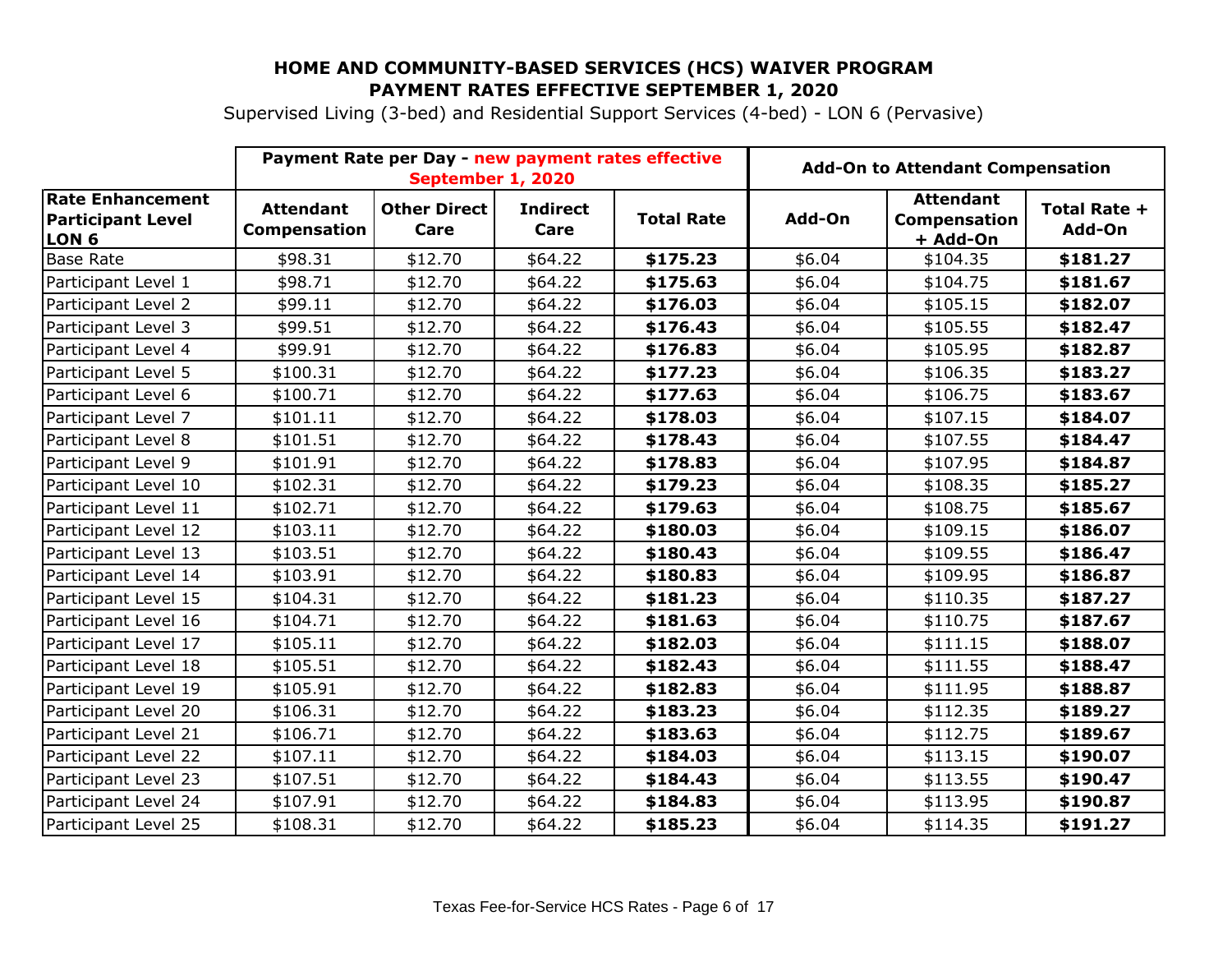Supervised Living (3-bed) and Residential Support Services (4-bed) - LON 9 (Pervasive+)

|                                                                         | Payment Rate per Day - new payment rates effective<br>September 1, 2020 |                             |                         | <b>Add-On to Attendant Compensation</b> |        |                                              |                        |
|-------------------------------------------------------------------------|-------------------------------------------------------------------------|-----------------------------|-------------------------|-----------------------------------------|--------|----------------------------------------------|------------------------|
| <b>Rate Enhancement</b><br><b>Participant Level</b><br>LON <sub>9</sub> | <b>Attendant</b><br><b>Compensation</b>                                 | <b>Other Direct</b><br>Care | <b>Indirect</b><br>Care | <b>Total Rate</b>                       | Add-On | <b>Attendant</b><br>Compensation<br>+ Add-On | Total Rate +<br>Add-On |
| <b>Base Rate</b>                                                        | \$171.65                                                                | \$21.90                     | \$66.71                 | \$260.26                                | \$8.45 | \$180.10                                     | \$268.71               |
| Participant Level 1                                                     | \$172.05                                                                | \$21.90                     | \$66.71                 | \$260.66                                | \$8.45 | \$180.50                                     | \$269.11               |
| Participant Level 2                                                     | \$172.45                                                                | \$21.90                     | \$66.71                 | \$261.06                                | \$8.45 | \$180.90                                     | \$269.51               |
| Participant Level 3                                                     | \$172.85                                                                | \$21.90                     | \$66.71                 | \$261.46                                | \$8.45 | \$181.30                                     | \$269.91               |
| Participant Level 4                                                     | \$173.25                                                                | \$21.90                     | \$66.71                 | \$261.86                                | \$8.45 | \$181.70                                     | \$270.31               |
| Participant Level 5                                                     | \$173.65                                                                | \$21.90                     | \$66.71                 | \$262.26                                | \$8.45 | \$182.10                                     | \$270.71               |
| Participant Level 6                                                     | \$174.05                                                                | \$21.90                     | \$66.71                 | \$262.66                                | \$8.45 | \$182.50                                     | \$271.11               |
| Participant Level 7                                                     | \$174.45                                                                | \$21.90                     | \$66.71                 | \$263.06                                | \$8.45 | \$182.90                                     | \$271.51               |
| Participant Level 8                                                     | \$174.85                                                                | \$21.90                     | \$66.71                 | \$263.46                                | \$8.45 | \$183.30                                     | \$271.91               |
| Participant Level 9                                                     | \$175.25                                                                | \$21.90                     | \$66.71                 | \$263.86                                | \$8.45 | \$183.70                                     | \$272.31               |
| Participant Level 10                                                    | \$175.65                                                                | \$21.90                     | \$66.71                 | \$264.26                                | \$8.45 | \$184.10                                     | \$272.71               |
| Participant Level 11                                                    | \$176.05                                                                | \$21.90                     | \$66.71                 | \$264.66                                | \$8.45 | \$184.50                                     | \$273.11               |
| Participant Level 12                                                    | \$176.45                                                                | \$21.90                     | \$66.71                 | \$265.06                                | \$8.45 | \$184.90                                     | \$273.51               |
| Participant Level 13                                                    | \$176.85                                                                | \$21.90                     | \$66.71                 | \$265.46                                | \$8.45 | \$185.30                                     | \$273.91               |
| Participant Level 14                                                    | \$177.25                                                                | \$21.90                     | \$66.71                 | \$265.86                                | \$8.45 | \$185.70                                     | \$274.31               |
| Participant Level 15                                                    | \$177.65                                                                | \$21.90                     | \$66.71                 | \$266.26                                | \$8.45 | \$186.10                                     | \$274.71               |
| Participant Level 16                                                    | \$178.05                                                                | \$21.90                     | \$66.71                 | \$266.66                                | \$8.45 | \$186.50                                     | \$275.11               |
| Participant Level 17                                                    | \$178.45                                                                | \$21.90                     | \$66.71                 | \$267.06                                | \$8.45 | \$186.90                                     | \$275.51               |
| Participant Level 18                                                    | \$178.85                                                                | \$21.90                     | \$66.71                 | \$267.46                                | \$8.45 | \$187.30                                     | \$275.91               |
| Participant Level 19                                                    | \$179.25                                                                | \$21.90                     | \$66.71                 | \$267.86                                | \$8.45 | \$187.70                                     | \$276.31               |
| Participant Level 20                                                    | \$179.65                                                                | \$21.90                     | \$66.71                 | \$268.26                                | \$8.45 | \$188.10                                     | \$276.71               |
| Participant Level 21                                                    | \$180.05                                                                | \$21.90                     | \$66.71                 | \$268.66                                | \$8.45 | \$188.50                                     | \$277.11               |
| Participant Level 22                                                    | \$180.45                                                                | \$21.90                     | \$66.71                 | \$269.06                                | \$8.45 | \$188.90                                     | \$277.51               |
| Participant Level 23                                                    | \$180.85                                                                | \$21.90                     | \$66.71                 | \$269.46                                | \$8.45 | \$189.30                                     | \$277.91               |
| Participant Level 24                                                    | \$181.25                                                                | \$21.90                     | \$66.71                 | \$269.86                                | \$8.45 | \$189.70                                     | \$278.31               |
| Participant Level 25                                                    | \$181.65                                                                | \$21.90                     | \$66.71                 | \$270.26                                | \$8.45 | \$190.10                                     | \$278.71               |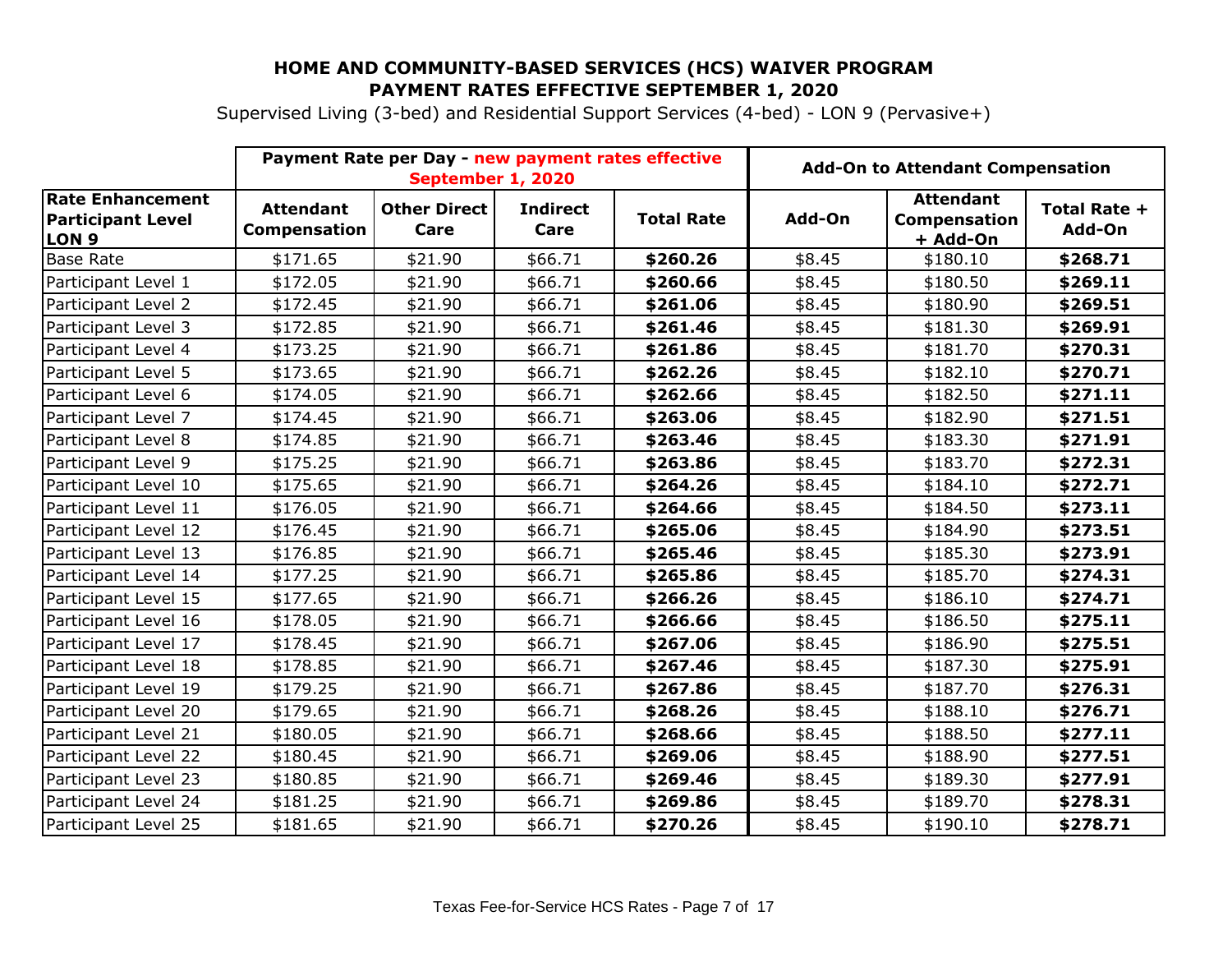|                                       | <b>Payment Rate per Day</b>                           |              |                         |              |  |  |  |
|---------------------------------------|-------------------------------------------------------|--------------|-------------------------|--------------|--|--|--|
| <b>Rate Enhancement Service Level</b> | <b>Attendant</b><br><b>Compensation   Direct Care</b> | <b>Other</b> | <b>Indirect</b><br>Care | <b>Total</b> |  |  |  |
| Day Habilitation - per day            |                                                       |              |                         |              |  |  |  |
| LON 1 (Intermittent)                  |                                                       |              |                         |              |  |  |  |
| Intermittent - Base Rate              | \$8.63                                                | \$1.73       | \$17.77                 | \$28.13      |  |  |  |
| Intermittent - Participant Level 1    | \$8.73                                                | \$1.73       | \$17.77                 | \$28.23      |  |  |  |
| Intermittent - Participant Level 2    | \$8.83                                                | \$1.73       | \$17.77                 | \$28.33      |  |  |  |
| Intermittent - Participant Level 3    | \$8.93                                                | \$1.73       | \$17.77                 | \$28.43      |  |  |  |
| Intermittent - Participant Level 4    | \$9.03                                                | \$1.73       | \$17.77                 | \$28.53      |  |  |  |
| Intermittent - Participant Level 5    | \$9.13                                                | \$1.73       | \$17.77                 | \$28.63      |  |  |  |
| Intermittent - Participant Level 6    | \$9.23                                                | \$1.73       | \$17.77                 | \$28.73      |  |  |  |
| Intermittent - Participant Level 7    | \$9.33                                                | \$1.73       | \$17.77                 | \$28.83      |  |  |  |
| Intermittent - Participant Level 8    | \$9.43                                                | \$1.73       | \$17.77                 | \$28.93      |  |  |  |
| Intermittent - Participant Level 9    | \$9.53                                                | \$1.73       | \$17.77                 | \$29.03      |  |  |  |
| Intermittent - Participant Level 10   | \$9.63                                                | \$1.73       | \$17.77                 | \$29.13      |  |  |  |
| Intermittent - Participant Level 11   | \$9.73                                                | \$1.73       | \$17.77                 | \$29.23      |  |  |  |
| Intermittent - Participant Level 12   | \$9.83                                                | \$1.73       | \$17.77                 | \$29.33      |  |  |  |
| Intermittent - Participant Level 13   | \$9.93                                                | \$1.73       | \$17.77                 | \$29.43      |  |  |  |
| Intermittent - Participant Level 14   | \$10.03                                               | \$1.73       | \$17.77                 | \$29.53      |  |  |  |
| Intermittent - Participant Level 15   | \$10.13                                               | \$1.73       | \$17.77                 | \$29.63      |  |  |  |
| Intermittent - Participant Level 16   | \$10.23                                               | \$1.73       | \$17.77                 | \$29.73      |  |  |  |
| Intermittent - Participant Level 17   | \$10.33                                               | \$1.73       | \$17.77                 | \$29.83      |  |  |  |
| Intermittent - Participant Level 18   | \$10.43                                               | \$1.73       | \$17.77                 | \$29.93      |  |  |  |
| Intermittent - Participant Level 19   | \$10.53                                               | \$1.73       | \$17.77                 | \$30.03      |  |  |  |
| Intermittent - Participant Level 20   | \$10.63                                               | \$1.73       | \$17.77                 | \$30.13      |  |  |  |
| Intermittent - Participant Level 21   | \$10.73                                               | \$1.73       | \$17.77                 | \$30.23      |  |  |  |
| Intermittent - Participant Level 22   | \$10.83                                               | \$1.73       | \$17.77                 | \$30.33      |  |  |  |
| Intermittent - Participant Level 23   | \$10.93                                               | \$1.73       | \$17.77                 | \$30.43      |  |  |  |
| Intermittent - Participant Level 24   | \$11.03                                               | \$1.73       | \$17.77                 | \$30.53      |  |  |  |
| Intermittent - Participant Level 25   | \$11.13                                               | \$1.73       | \$17.77                 | \$30.63      |  |  |  |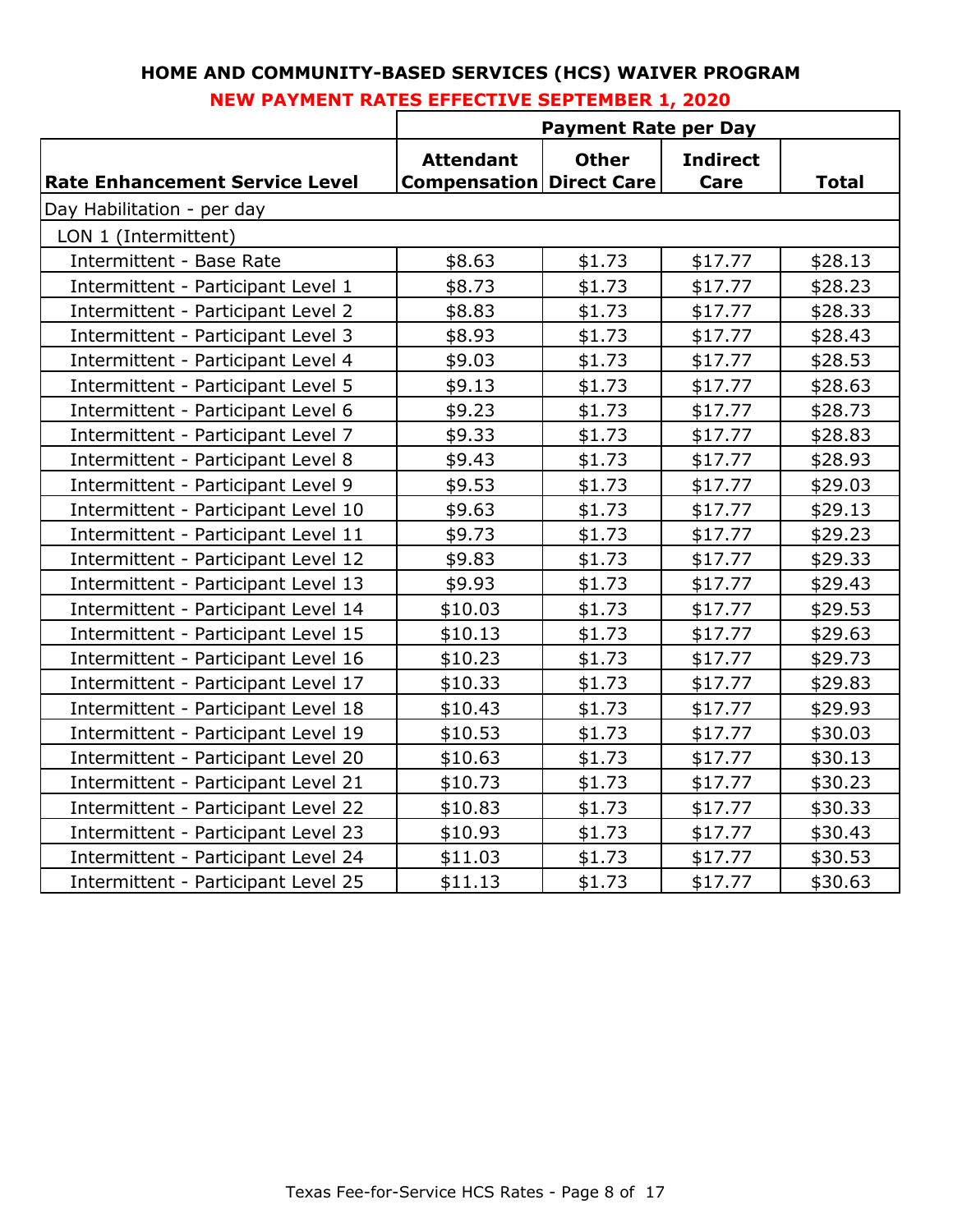|                                       | <b>Payment Rate per Day</b>                         |              |                         |              |  |  |  |
|---------------------------------------|-----------------------------------------------------|--------------|-------------------------|--------------|--|--|--|
| <b>Rate Enhancement Service Level</b> | <b>Attendant</b><br><b>Compensation Direct Care</b> | <b>Other</b> | <b>Indirect</b><br>Care | <b>Total</b> |  |  |  |
| Day Habilitation - per day            |                                                     |              |                         |              |  |  |  |
| LON 5 (Limited)                       |                                                     |              |                         |              |  |  |  |
| Limited - Base Rate                   | \$10.84                                             | \$2.37       | \$17.74                 | \$30.95      |  |  |  |
| Limited - Participant Level 1         | \$10.94                                             | \$2.37       | \$17.74                 | \$31.05      |  |  |  |
| Limited - Participant Level 2         | \$11.04                                             | \$2.37       | \$17.74                 | \$31.15      |  |  |  |
| Limited - Participant Level 3         | \$11.14                                             | \$2.37       | \$17.74                 | \$31.25      |  |  |  |
| Limited - Participant Level 4         | \$11.24                                             | \$2.37       | \$17.74                 | \$31.35      |  |  |  |
| Limited - Participant Level 5         | \$11.34                                             | \$2.37       | \$17.74                 | \$31.45      |  |  |  |
| Limited - Participant Level 6         | \$11.44                                             | \$2.37       | \$17.74                 | \$31.55      |  |  |  |
| Limited - Participant Level 7         | \$11.54                                             | \$2.37       | \$17.74                 | \$31.65      |  |  |  |
| Limited - Participant Level 8         | \$11.64                                             | \$2.37       | \$17.74                 | \$31.75      |  |  |  |
| Limited - Participant Level 9         | \$11.74                                             | \$2.37       | \$17.74                 | \$31.85      |  |  |  |
| Limited - Participant Level 10        | \$11.84                                             | \$2.37       | \$17.74                 | \$31.95      |  |  |  |
| Limited - Participant Level 11        | \$11.94                                             | \$2.37       | \$17.74                 | \$32.05      |  |  |  |
| Limited - Participant Level 12        | \$12.04                                             | \$2.37       | \$17.74                 | \$32.15      |  |  |  |
| Limited - Participant Level 13        | \$12.14                                             | \$2.37       | \$17.74                 | \$32.25      |  |  |  |
| Limited - Participant Level 14        | \$12.24                                             | \$2.37       | \$17.74                 | \$32.35      |  |  |  |
| Limited - Participant Level 15        | \$12.34                                             | \$2.37       | \$17.74                 | \$32.45      |  |  |  |
| Limited - Participant Level 16        | \$12.44                                             | \$2.37       | \$17.74                 | \$32.55      |  |  |  |
| Limited - Participant Level 17        | \$12.54                                             | \$2.37       | \$17.74                 | \$32.65      |  |  |  |
| Limited - Participant Level 18        | \$12.64                                             | \$2.37       | \$17.74                 | \$32.75      |  |  |  |
| Limited - Participant Level 19        | \$12.74                                             | \$2.37       | \$17.74                 | \$32.85      |  |  |  |
| Limited - Participant Level 20        | \$12.84                                             | \$2.37       | \$17.74                 | \$32.95      |  |  |  |
| Limited - Participant Level 21        | \$12.94                                             | \$2.37       | \$17.74                 | \$33.05      |  |  |  |
| Limited - Participant Level 22        | \$13.04                                             | \$2.37       | \$17.74                 | \$33.15      |  |  |  |
| Limited - Participant Level 23        | \$13.14                                             | \$2.37       | \$17.74                 | \$33.25      |  |  |  |
| Limited - Participant Level 24        | \$13.24                                             | \$2.37       | \$17.74                 | \$33.35      |  |  |  |
| Limited - Participant Level 25        | \$13.34                                             | \$2.37       | \$17.74                 | \$33.45      |  |  |  |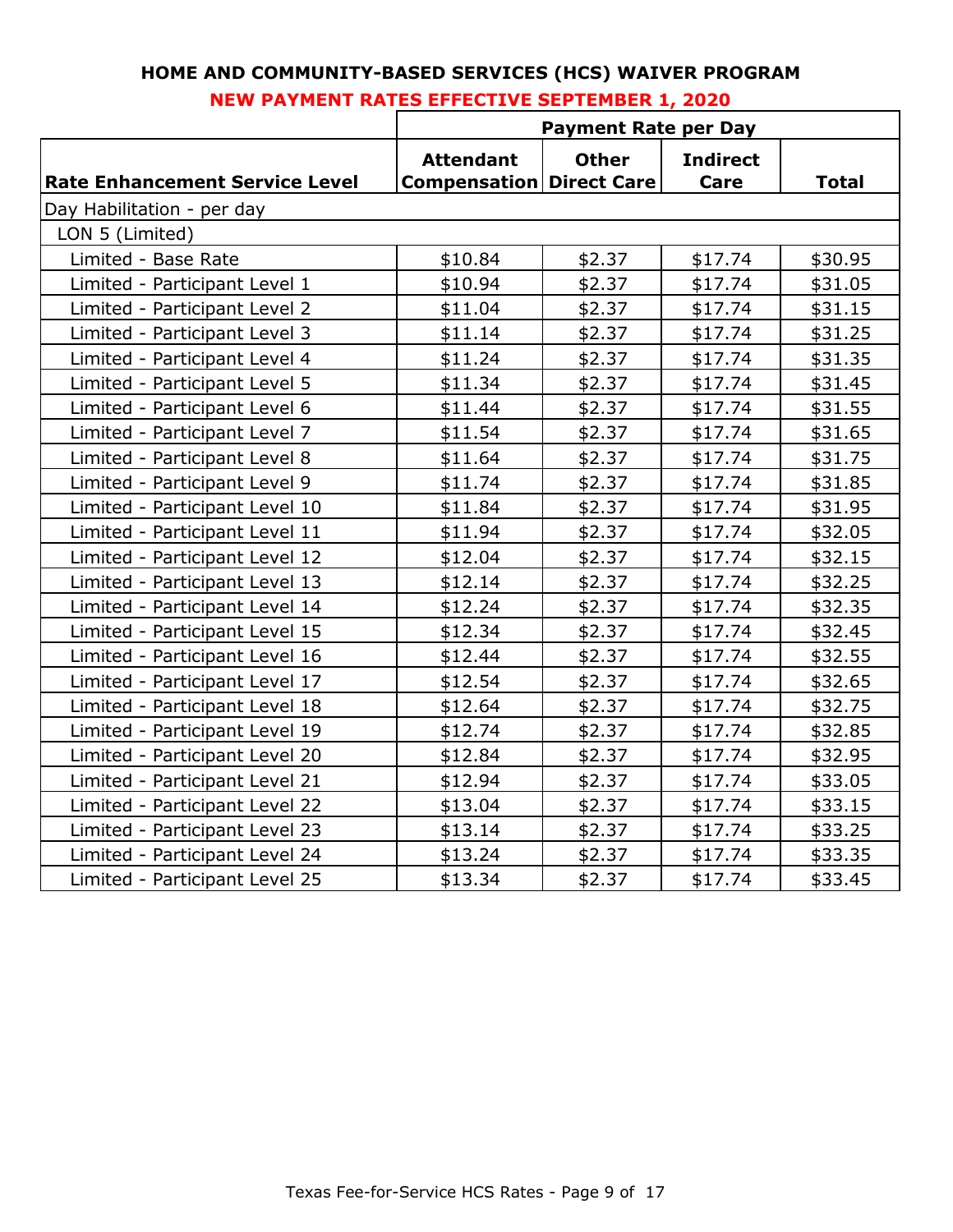|                                       | <b>Payment Rate per Day</b>                         |              |                         |              |  |  |  |
|---------------------------------------|-----------------------------------------------------|--------------|-------------------------|--------------|--|--|--|
| <b>Rate Enhancement Service Level</b> | <b>Attendant</b><br><b>Compensation Direct Care</b> | <b>Other</b> | <b>Indirect</b><br>Care | <b>Total</b> |  |  |  |
| Day Habilitation - per day            |                                                     |              |                         |              |  |  |  |
| LON 8 (Extensive)                     |                                                     |              |                         |              |  |  |  |
| Extensive - Base Rate                 | \$14.73                                             | \$4.03       | \$17.81                 | \$36.57      |  |  |  |
| Extensive - Participant Level 1       | \$14.83                                             | \$4.03       | \$17.81                 | \$36.67      |  |  |  |
| Extensive - Participant Level 2       | \$14.93                                             | \$4.03       | \$17.81                 | \$36.77      |  |  |  |
| Extensive - Participant Level 3       | \$15.03                                             | \$4.03       | \$17.81                 | \$36.87      |  |  |  |
| Extensive - Participant Level 4       | \$15.13                                             | \$4.03       | \$17.81                 | \$36.97      |  |  |  |
| Extensive - Participant Level 5       | \$15.23                                             | \$4.03       | \$17.81                 | \$37.07      |  |  |  |
| Extensive - Participant Level 6       | \$15.33                                             | \$4.03       | \$17.81                 | \$37.17      |  |  |  |
| Extensive - Participant Level 7       | \$15.43                                             | \$4.03       | \$17.81                 | \$37.27      |  |  |  |
| Extensive - Participant Level 8       | \$15.53                                             | \$4.03       | \$17.81                 | \$37.37      |  |  |  |
| Extensive - Participant Level 9       | \$15.63                                             | \$4.03       | \$17.81                 | \$37.47      |  |  |  |
| Extensive - Participant Level 10      | \$15.73                                             | \$4.03       | \$17.81                 | \$37.57      |  |  |  |
| Extensive - Participant Level 11      | \$15.83                                             | \$4.03       | \$17.81                 | \$37.67      |  |  |  |
| Extensive - Participant Level 12      | \$15.93                                             | \$4.03       | \$17.81                 | \$37.77      |  |  |  |
| Extensive - Participant Level 13      | \$16.03                                             | \$4.03       | \$17.81                 | \$37.87      |  |  |  |
| Extensive - Participant Level 14      | \$16.13                                             | \$4.03       | \$17.81                 | \$37.97      |  |  |  |
| Extensive - Participant Level 15      | \$16.23                                             | \$4.03       | \$17.81                 | \$38.07      |  |  |  |
| Extensive - Participant Level 16      | \$16.33                                             | \$4.03       | \$17.81                 | \$38.17      |  |  |  |
| Extensive - Participant Level 17      | \$16.43                                             | \$4.03       | \$17.81                 | \$38.27      |  |  |  |
| Extensive - Participant Level 18      | \$16.53                                             | \$4.03       | \$17.81                 | \$38.37      |  |  |  |
| Extensive - Participant Level 19      | \$16.63                                             | \$4.03       | \$17.81                 | \$38.47      |  |  |  |
| Extensive - Participant Level 20      | \$16.73                                             | \$4.03       | \$17.81                 | \$38.57      |  |  |  |
| Extensive - Participant Level 21      | \$16.83                                             | \$4.03       | \$17.81                 | \$38.67      |  |  |  |
| Extensive - Participant Level 22      | \$16.93                                             | \$4.03       | \$17.81                 | \$38.77      |  |  |  |
| Extensive - Participant Level 23      | \$17.03                                             | \$4.03       | \$17.81                 | \$38.87      |  |  |  |
| Extensive - Participant Level 24      | \$17.13                                             | \$4.03       | \$17.81                 | \$38.97      |  |  |  |
| Extensive - Participant Level 25      | \$17.23                                             | \$4.03       | \$17.81                 | \$39.07      |  |  |  |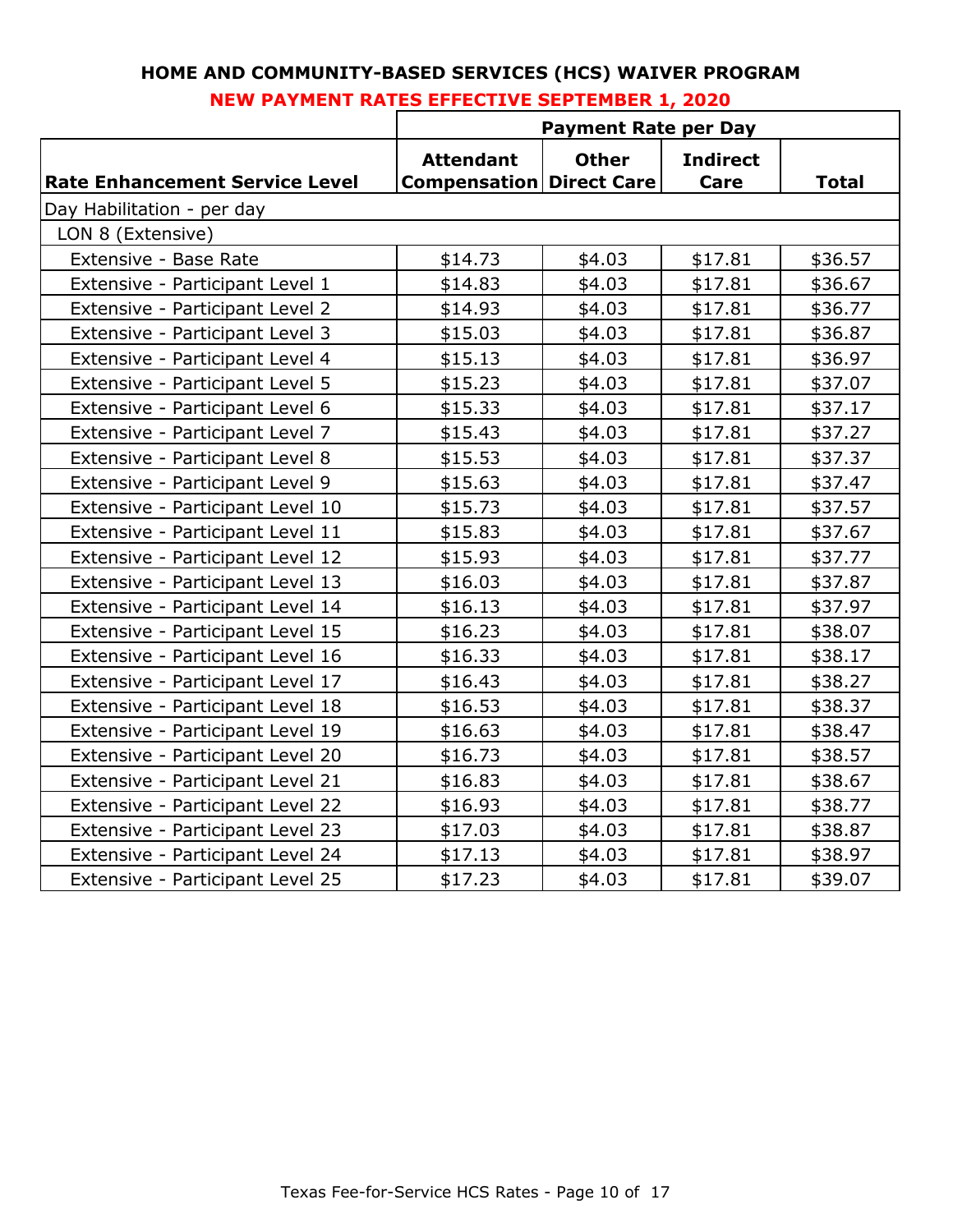|                                       | <b>Payment Rate per Day</b>                         |              |                         |              |  |  |  |
|---------------------------------------|-----------------------------------------------------|--------------|-------------------------|--------------|--|--|--|
| <b>Rate Enhancement Service Level</b> | <b>Attendant</b><br><b>Compensation Direct Care</b> | <b>Other</b> | <b>Indirect</b><br>Care | <b>Total</b> |  |  |  |
| Day Habilitation - per day            |                                                     |              |                         |              |  |  |  |
| LON 6 (Pervasive)                     |                                                     |              |                         |              |  |  |  |
| Pervasive - Base Rate                 | \$23.16                                             | \$6.92       | \$15.60                 | \$45.68      |  |  |  |
| Pervasive - Participant Level 1       | \$23.26                                             | \$6.92       | \$15.60                 | \$45.78      |  |  |  |
| Pervasive - Participant Level 2       | \$23.36                                             | \$6.92       | \$15.60                 | \$45.88      |  |  |  |
| Pervasive - Participant Level 3       | \$23.46                                             | \$6.92       | \$15.60                 | \$45.98      |  |  |  |
| Pervasive - Participant Level 4       | \$23.56                                             | \$6.92       | \$15.60                 | \$46.08      |  |  |  |
| Pervasive - Participant Level 5       | \$23.66                                             | \$6.92       | \$15.60                 | \$46.18      |  |  |  |
| Pervasive - Participant Level 6       | \$23.76                                             | \$6.92       | \$15.60                 | \$46.28      |  |  |  |
| Pervasive - Participant Level 7       | \$23.86                                             | \$6.92       | \$15.60                 | \$46.38      |  |  |  |
| Pervasive - Participant Level 8       | \$23.96                                             | \$6.92       | \$15.60                 | \$46.48      |  |  |  |
| Pervasive - Participant Level 9       | \$24.06                                             | \$6.92       | \$15.60                 | \$46.58      |  |  |  |
| Pervasive - Participant Level 10      | \$24.16                                             | \$6.92       | \$15.60                 | \$46.68      |  |  |  |
| Pervasive - Participant Level 11      | \$24.26                                             | \$6.92       | \$15.60                 | \$46.78      |  |  |  |
| Pervasive - Participant Level 12      | \$24.36                                             | \$6.92       | \$15.60                 | \$46.88      |  |  |  |
| Pervasive - Participant Level 13      | \$24.46                                             | \$6.92       | \$15.60                 | \$46.98      |  |  |  |
| Pervasive - Participant Level 14      | \$24.56                                             | \$6.92       | \$15.60                 | \$47.08      |  |  |  |
| Pervasive - Participant Level 15      | \$24.66                                             | \$6.92       | \$15.60                 | \$47.18      |  |  |  |
| Pervasive - Participant Level 16      | \$24.76                                             | \$6.92       | \$15.60                 | \$47.28      |  |  |  |
| Pervasive - Participant Level 17      | \$24.86                                             | \$6.92       | \$15.60                 | \$47.38      |  |  |  |
| Pervasive - Participant Level 18      | \$24.96                                             | \$6.92       | \$15.60                 | \$47.48      |  |  |  |
| Pervasive - Participant Level 19      | \$25.06                                             | \$6.92       | \$15.60                 | \$47.58      |  |  |  |
| Pervasive - Participant Level 20      | \$25.16                                             | \$6.92       | \$15.60                 | \$47.68      |  |  |  |
| Pervasive - Participant Level 21      | \$25.26                                             | \$6.92       | \$15.60                 | \$47.78      |  |  |  |
| Pervasive - Participant Level 22      | \$25.36                                             | \$6.92       | \$15.60                 | \$47.88      |  |  |  |
| Pervasive - Participant Level 23      | \$25.46                                             | \$6.92       | \$15.60                 | \$47.98      |  |  |  |
| Pervasive - Participant Level 24      | \$25.56                                             | \$6.92       | \$15.60                 | \$48.08      |  |  |  |
| Pervasive - Participant Level 25      | \$25.66                                             | \$6.92       | \$15.60                 | \$48.18      |  |  |  |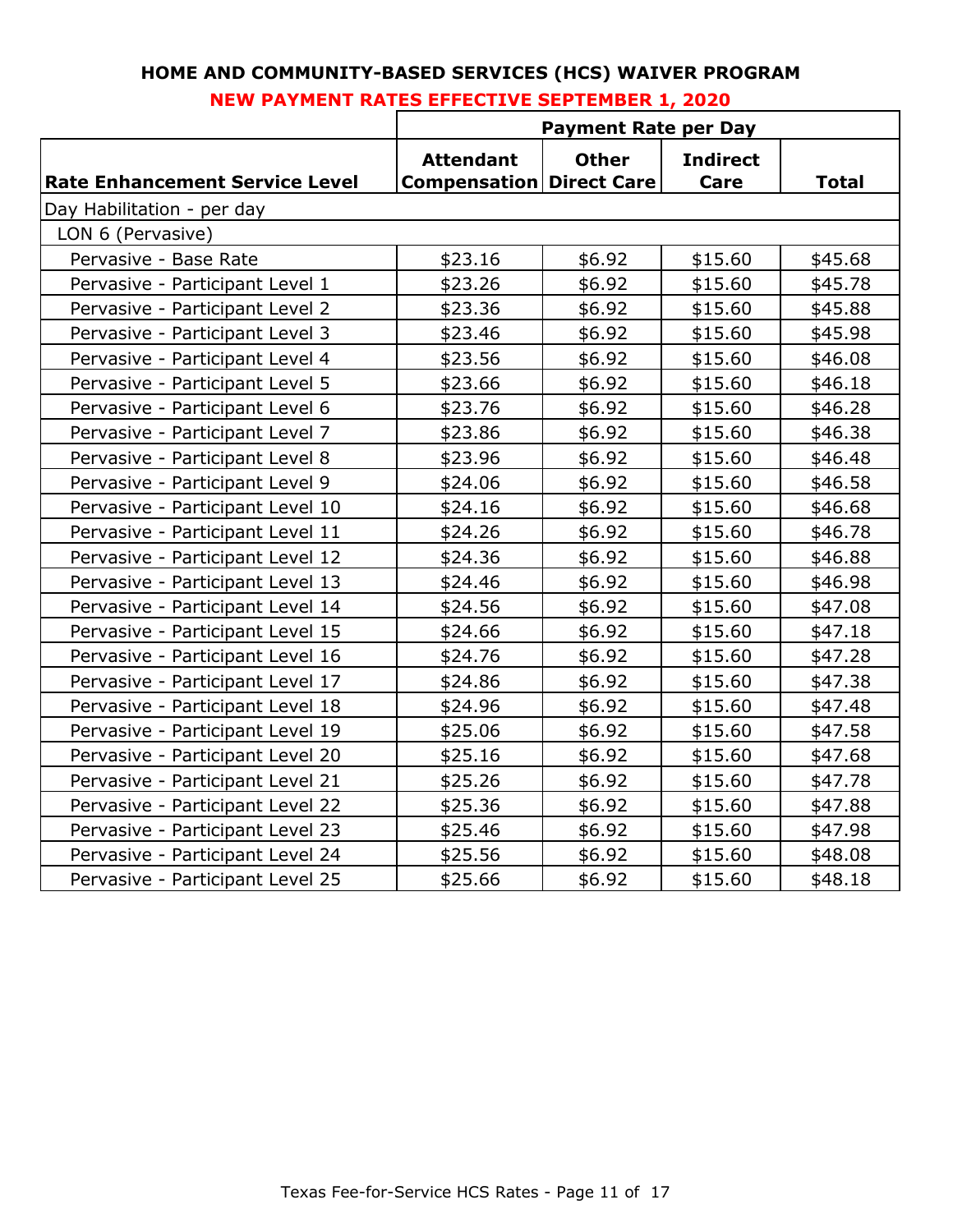|                                       | <b>Payment Rate per Day</b>                         |              |                         |              |  |  |  |
|---------------------------------------|-----------------------------------------------------|--------------|-------------------------|--------------|--|--|--|
| <b>Rate Enhancement Service Level</b> | <b>Attendant</b><br><b>Compensation Direct Care</b> | <b>Other</b> | <b>Indirect</b><br>Care | <b>Total</b> |  |  |  |
| Day Habilitation - per day            |                                                     |              |                         |              |  |  |  |
| LON 9 (Pervasive+)                    |                                                     |              |                         |              |  |  |  |
| Pervasive+ - Base Rate                | \$107.61                                            | \$26.32      | \$15.57                 | \$149.50     |  |  |  |
| Pervasive+ - Participant Level 1      | \$107.71                                            | \$26.32      | \$15.57                 | \$149.60     |  |  |  |
| Pervasive+ - Participant Level 2      | \$107.81                                            | \$26.32      | \$15.57                 | \$149.70     |  |  |  |
| Pervasive+ - Participant Level 3      | \$107.91                                            | \$26.32      | \$15.57                 | \$149.80     |  |  |  |
| Pervasive+ - Participant Level 4      | \$108.01                                            | \$26.32      | \$15.57                 | \$149.90     |  |  |  |
| Pervasive+ - Participant Level 5      | \$108.11                                            | \$26.32      | \$15.57                 | \$150.00     |  |  |  |
| Pervasive+ - Participant Level 6      | \$108.21                                            | \$26.32      | \$15.57                 | \$150.10     |  |  |  |
| Pervasive+ - Participant Level 7      | \$108.31                                            | \$26.32      | \$15.57                 | \$150.20     |  |  |  |
| Pervasive+ - Participant Level 8      | \$108.41                                            | \$26.32      | \$15.57                 | \$150.30     |  |  |  |
| Pervasive+ - Participant Level 9      | \$108.51                                            | \$26.32      | \$15.57                 | \$150.40     |  |  |  |
| Pervasive+ - Participant Level 10     | \$108.61                                            | \$26.32      | \$15.57                 | \$150.50     |  |  |  |
| Pervasive+ - Participant Level 11     | \$108.71                                            | \$26.32      | \$15.57                 | \$150.60     |  |  |  |
| Pervasive+ - Participant Level 12     | \$108.81                                            | \$26.32      | \$15.57                 | \$150.70     |  |  |  |
| Pervasive+ - Participant Level 13     | \$108.91                                            | \$26.32      | \$15.57                 | \$150.80     |  |  |  |
| Pervasive+ - Participant Level 14     | \$109.01                                            | \$26.32      | \$15.57                 | \$150.90     |  |  |  |
| Pervasive+ - Participant Level 15     | \$109.11                                            | \$26.32      | \$15.57                 | \$151.00     |  |  |  |
| Pervasive+ - Participant Level 16     | \$109.21                                            | \$26.32      | \$15.57                 | \$151.10     |  |  |  |
| Pervasive+ - Participant Level 17     | \$109.31                                            | \$26.32      | \$15.57                 | \$151.20     |  |  |  |
| Pervasive+ - Participant Level 18     | \$109.41                                            | \$26.32      | \$15.57                 | \$151.30     |  |  |  |
| Pervasive+ - Participant Level 19     | \$109.51                                            | \$26.32      | \$15.57                 | \$151.40     |  |  |  |
| Pervasive+ - Participant Level 20     | \$109.61                                            | \$26.32      | \$15.57                 | \$151.50     |  |  |  |
| Pervasive+ - Participant Level 21     | \$109.71                                            | \$26.32      | \$15.57                 | \$151.60     |  |  |  |
| Pervasive+ - Participant Level 22     | \$109.81                                            | \$26.32      | \$15.57                 | \$151.70     |  |  |  |
| Pervasive+ - Participant Level 23     | \$109.91                                            | \$26.32      | \$15.57                 | \$151.80     |  |  |  |
| Pervasive+ - Participant Level 24     | \$110.01                                            | \$26.32      | \$15.57                 | \$151.90     |  |  |  |
| Pervasive+ - Participant Level 25     | \$110.11                                            | \$26.32      | \$15.57                 | \$152.00     |  |  |  |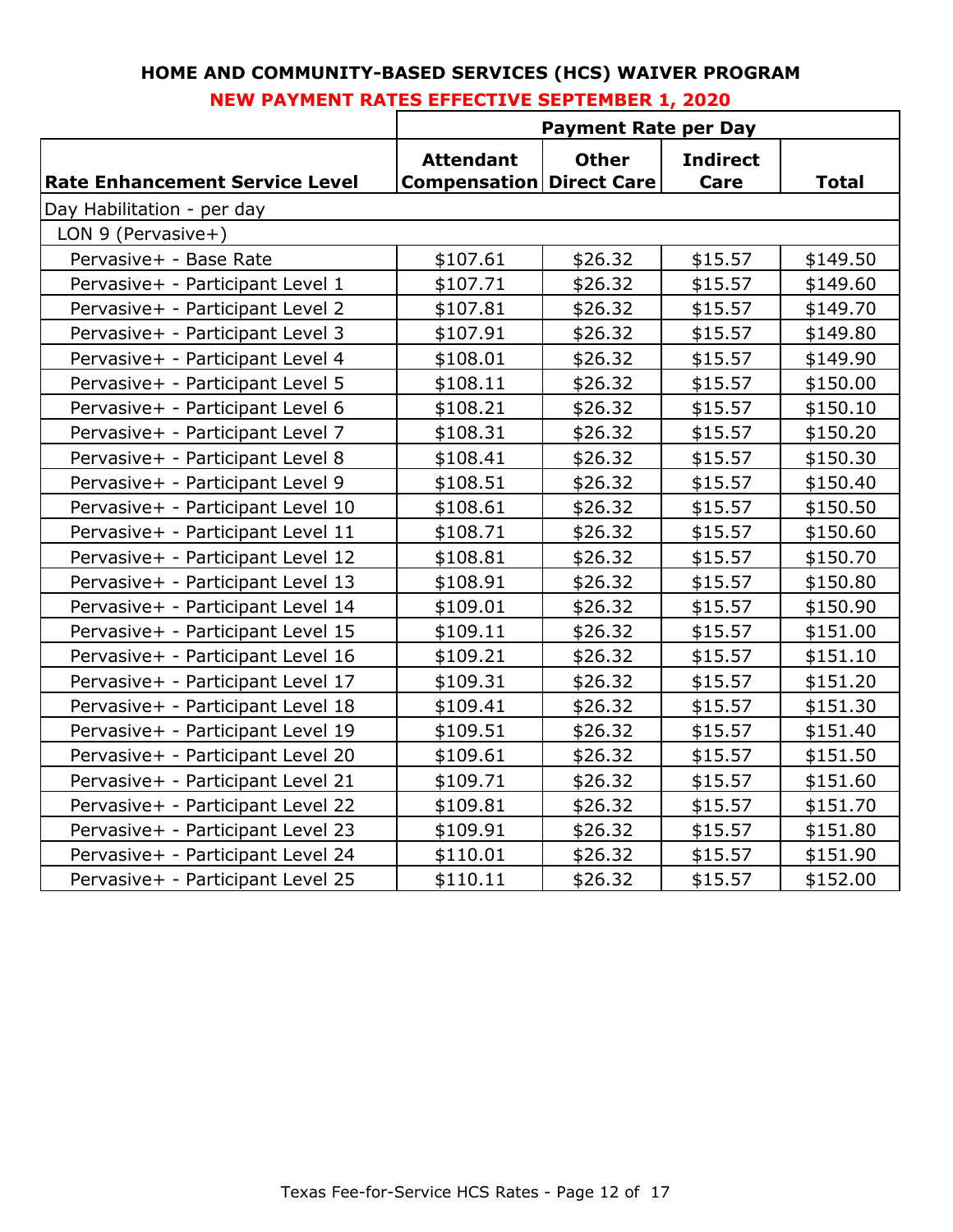|                                                         | <b>Payment Rate per Hour</b>            |                      |              |  |  |
|---------------------------------------------------------|-----------------------------------------|----------------------|--------------|--|--|
| <b>Services Eligible for Rate</b><br><b>Enhancement</b> | <b>Attendant</b><br><b>Compensation</b> | <b>Indirect Care</b> | <b>Total</b> |  |  |
| Supported Home Living (SHL) & SHL Transportation        |                                         |                      |              |  |  |
| SHL - Base Rate                                         | \$15.02                                 | \$3.21               | \$18.23      |  |  |
| SHL - Participant Level 1                               | \$15.07                                 | \$3.21               | \$18.28      |  |  |
| SHL - Participant Level 2                               | \$15.12                                 | \$3.21               | \$18.33      |  |  |
| SHL - Participant Level 3                               | \$15.17                                 | \$3.21               | \$18.38      |  |  |
| SHL - Participant Level 4                               | \$15.22                                 | \$3.21               | \$18.43      |  |  |
| SHL - Participant Level 5                               | \$15.27                                 | \$3.21               | \$18.48      |  |  |
| SHL - Participant Level 6                               | \$15.32                                 | \$3.21               | \$18.53      |  |  |
| SHL - Participant Level 7                               | \$15.37                                 | \$3.21               | \$18.58      |  |  |
| SHL - Participant Level 8                               | \$15.42                                 | \$3.21               | \$18.63      |  |  |
| SHL - Participant Level 9                               | \$15.47                                 | \$3.21               | \$18.68      |  |  |
| SHL - Participant Level 10                              | \$15.52                                 | \$3.21               | \$18.73      |  |  |
| SHL - Participant Level 11                              | \$15.57                                 | \$3.21               | \$18.78      |  |  |
| SHL - Participant Level 12                              | \$15.62                                 | \$3.21               | \$18.83      |  |  |
| SHL - Participant Level 13                              | \$15.67                                 | \$3.21               | \$18.88      |  |  |
| SHL - Participant Level 14                              | \$15.72                                 | \$3.21               | \$18.93      |  |  |
| SHL - Participant Level 15                              | \$15.77                                 | \$3.21               | \$18.98      |  |  |
| SHL - Participant Level 16                              | \$15.82                                 | \$3.21               | \$19.03      |  |  |
| SHL - Participant Level 17                              | \$15.87                                 | \$3.21               | \$19.08      |  |  |
| SHL - Participant Level 18                              | \$15.92                                 | \$3.21               | \$19.13      |  |  |
| SHL - Participant Level 19                              | \$15.97                                 | \$3.21               | \$19.18      |  |  |
| SHL - Participant Level 20                              | \$16.02                                 | \$3.21               | \$19.23      |  |  |
| SHL - Participant Level 21                              | \$16.07                                 | \$3.21               | \$19.28      |  |  |
| SHL - Participant Level 22                              | \$16.12                                 | \$3.21               | \$19.33      |  |  |
| SHL - Participant Level 23                              | \$16.17                                 | \$3.21               | \$19.38      |  |  |
| SHL - Participant Level 24                              | \$16.22                                 | \$3.21               | \$19.43      |  |  |
| SHL - Participant Level 25                              | \$16.27                                 | \$3.21               | \$19.48      |  |  |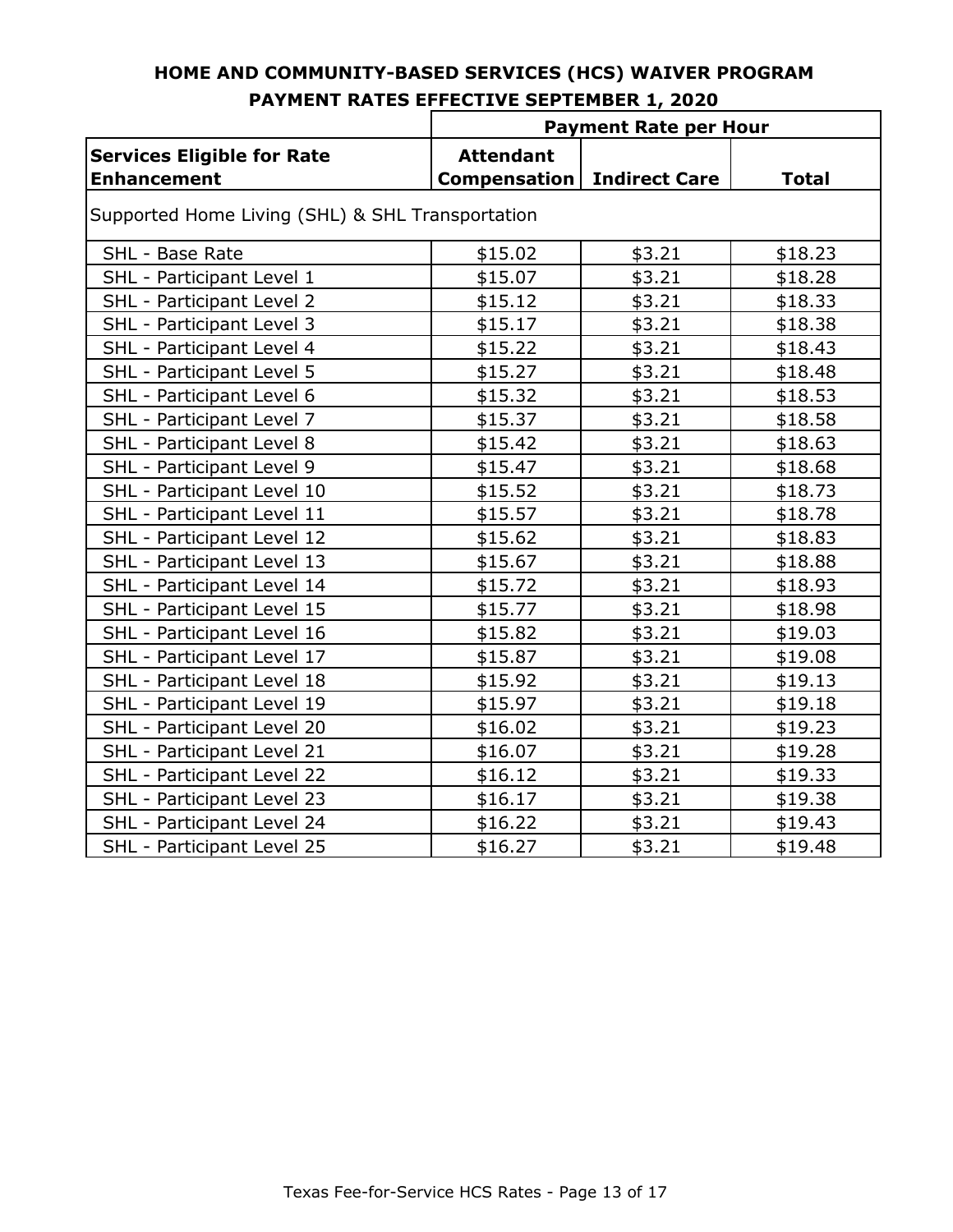|                                       | <b>Payment Rate per Hour</b>            |                       |                         |              |
|---------------------------------------|-----------------------------------------|-----------------------|-------------------------|--------------|
|                                       |                                         | <b>Other</b>          |                         |              |
| <b>Rate Enhancement Service Level</b> | <b>Attendant</b><br><b>Compensation</b> | <b>Direct</b><br>Care | <b>Indirect</b><br>Care | <b>Total</b> |
| Respite                               |                                         |                       |                         |              |
| Respite - Base Rate                   | \$10.66                                 | \$0.00                | \$8.23                  | \$18.89      |
| Respite - Participant Level 1         | \$10.71                                 | \$0.00                | \$8.23                  | \$18.94      |
| Respite - Participant Level 2         | \$10.76                                 | \$0.00                | \$8.23                  | \$18.99      |
| Respite - Participant Level 3         | \$10.81                                 | \$0.00                | \$8.23                  | \$19.04      |
| Respite - Participant Level 4         | \$10.86                                 | \$0.00                | \$8.23                  | \$19.09      |
|                                       | \$10.91                                 | \$0.00                | \$8.23                  | \$19.14      |
| Respite - Participant Level 5         |                                         |                       |                         |              |
| Respite - Participant Level 6         | \$10.96                                 | \$0.00                | \$8.23                  | \$19.19      |
| Respite - Participant Level 7         | \$11.01                                 | \$0.00                | \$8.23                  | \$19.24      |
| Respite - Participant Level 8         | \$11.06                                 | \$0.00                | \$8.23                  | \$19.29      |
| Respite - Participant Level 9         | \$11.11                                 | \$0.00                | \$8.23                  | \$19.34      |
| Respite - Participant Level 10        | \$11.16                                 | \$0.00                | \$8.23                  | \$19.39      |
| Respite - Participant Level 11        | \$11.21                                 | \$0.00                | \$8.23                  | \$19.44      |
| Respite - Participant Level 12        | \$11.26                                 | \$0.00                | \$8.23                  | \$19.49      |
| Respite - Participant Level 13        | \$11.31                                 | \$0.00                | \$8.23                  | \$19.54      |
| Respite - Participant Level 14        | \$11.36                                 | \$0.00                | \$8.23                  | \$19.59      |
| Respite - Participant Level 15        | \$11.41                                 | \$0.00                | \$8.23                  | \$19.64      |
| Respite - Participant Level 16        | \$11.46                                 | \$0.00                | \$8.23                  | \$19.69      |
| Respite - Participant Level 17        | \$11.51                                 | \$0.00                | \$8.23                  | \$19.74      |
| Respite - Participant Level 18        | \$11.56                                 | \$0.00                | \$8.23                  | \$19.79      |
| Respite - Participant Level 19        | \$11.61                                 | \$0.00                | \$8.23                  | \$19.84      |
| Respite - Participant Level 20        | \$11.66                                 | \$0.00                | \$8.23                  | \$19.89      |
| Respite - Participant Level 21        | \$11.71                                 | \$0.00                | \$8.23                  | \$19.94      |
| Respite - Participant Level 22        | \$11.76                                 | \$0.00                | \$8.23                  | \$19.99      |
| Respite - Participant Level 23        | \$11.81                                 | \$0.00                | \$8.23                  | \$20.04      |
| Respite - Participant Level 24        | \$11.86                                 | \$0.00                | \$8.23                  | \$20.09      |
| Respite - Participant Level 25        | \$11.91                                 | \$0.00                | \$8.23                  | \$20.14      |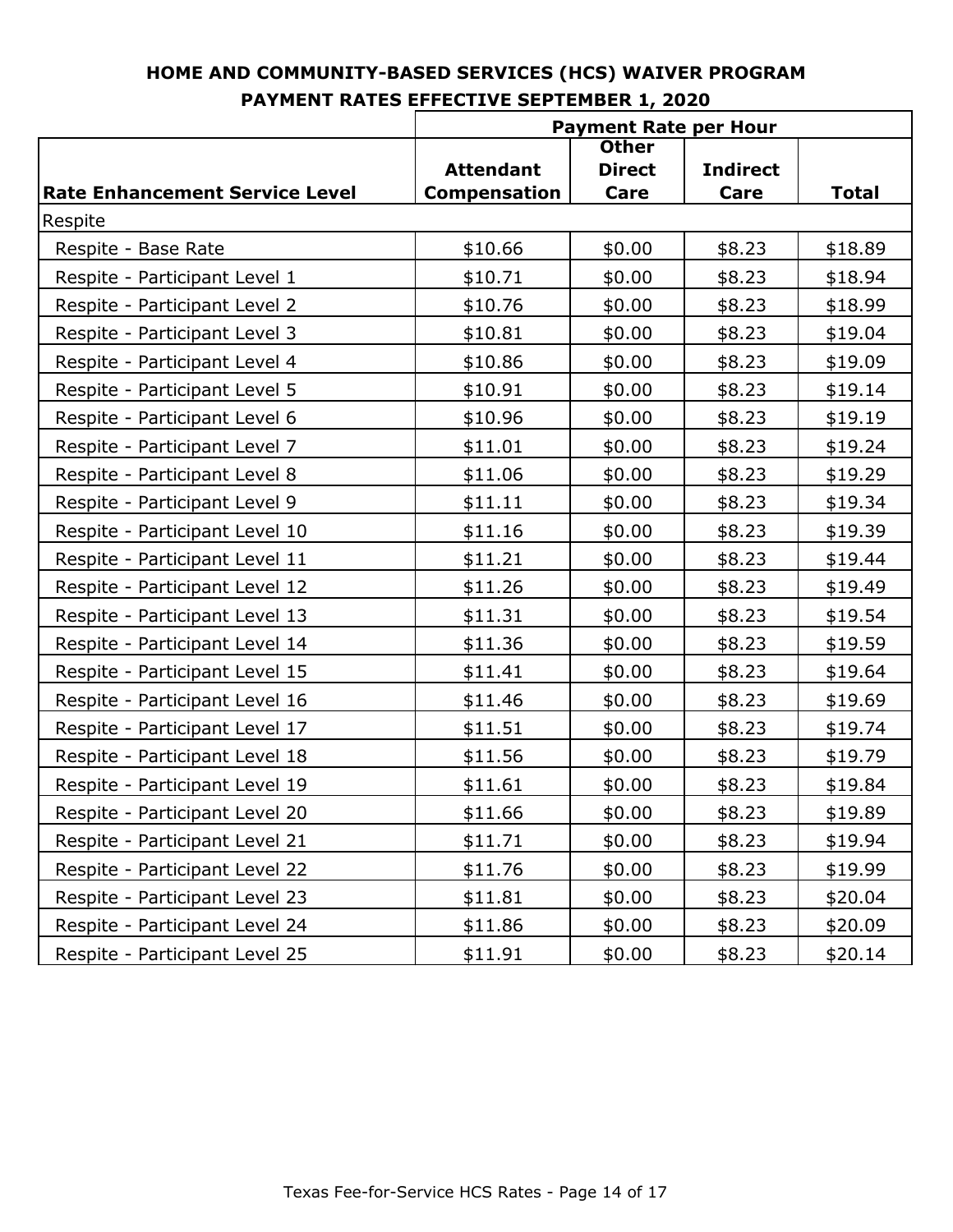|                                       | <b>Payment Rate per Hour</b>            |                                    |                         |              |
|---------------------------------------|-----------------------------------------|------------------------------------|-------------------------|--------------|
| <b>Rate Enhancement Service Level</b> | <b>Attendant</b><br><b>Compensation</b> | <b>Other</b><br><b>Direct Care</b> | <b>Indirect</b><br>Care | <b>Total</b> |
| Supported Employment (SE)             |                                         |                                    |                         |              |
| SE - Base Rate                        | \$19.07                                 | \$3.79                             | \$10.24                 | \$33.10      |
| SE - Participant Level 1              | \$19.12                                 | \$3.79                             | \$10.24                 | \$33.15      |
| SE - Participant Level 2              | \$19.17                                 | \$3.79                             | \$10.24                 | \$33.20      |
| SE - Participant Level 3              | \$19.22                                 | \$3.79                             | \$10.24                 | \$33.25      |
| SE - Participant Level 4              | \$19.27                                 | \$3.79                             | \$10.24                 | \$33.30      |
| SE - Participant Level 5              | \$19.32                                 | \$3.79                             | \$10.24                 | \$33.35      |
| SE - Participant Level 6              | \$19.37                                 | \$3.79                             | \$10.24                 | \$33.40      |
| SE - Participant Level 7              | \$19.42                                 | \$3.79                             | \$10.24                 | \$33.45      |
| SE - Participant Level 8              | \$19.47                                 | \$3.79                             | \$10.24                 | \$33.50      |
| SE - Participant Level 9              | \$19.52                                 | \$3.79                             | \$10.24                 | \$33.55      |
| SE - Participant Level 10             | \$19.57                                 | \$3.79                             | \$10.24                 | \$33.60      |
| SE - Participant Level 11             | \$19.62                                 | \$3.79                             | \$10.24                 | \$33.65      |
| SE - Participant Level 12             | \$19.67                                 | \$3.79                             | \$10.24                 | \$33.70      |
| SE - Participant Level 13             | \$19.72                                 | \$3.79                             | \$10.24                 | \$33.75      |
| SE - Participant Level 14             | \$19.77                                 | \$3.79                             | \$10.24                 | \$33.80      |
| SE - Participant Level 15             | \$19.82                                 | \$3.79                             | \$10.24                 | \$33.85      |
| SE - Participant Level 16             | \$19.87                                 | \$3.79                             | \$10.24                 | \$33.90      |
| SE - Participant Level 17             | \$19.92                                 | \$3.79                             | \$10.24                 | \$33.95      |
| SE - Participant Level 18             | \$19.97                                 | \$3.79                             | \$10.24                 | \$34.00      |
| SE - Participant Level 19             | \$20.02                                 | \$3.79                             | \$10.24                 | \$34.05      |
| SE - Participant Level 20             | \$20.07                                 | \$3.79                             | \$10.24                 | \$34.10      |
| SE - Participant Level 21             | \$20.12                                 | \$3.79                             | \$10.24                 | \$34.15      |
| SE - Participant Level 22             | \$20.17                                 | \$3.79                             | \$10.24                 | \$34.20      |
| SE - Participant Level 23             | \$20.22                                 | \$3.79                             | \$10.24                 | \$34.25      |
| SE - Participant Level 24             | \$20.27                                 | \$3.79                             | \$10.24                 | \$34.30      |
| SE - Participant Level 25             | \$20.32                                 | \$3.79                             | \$10.24                 | \$34.35      |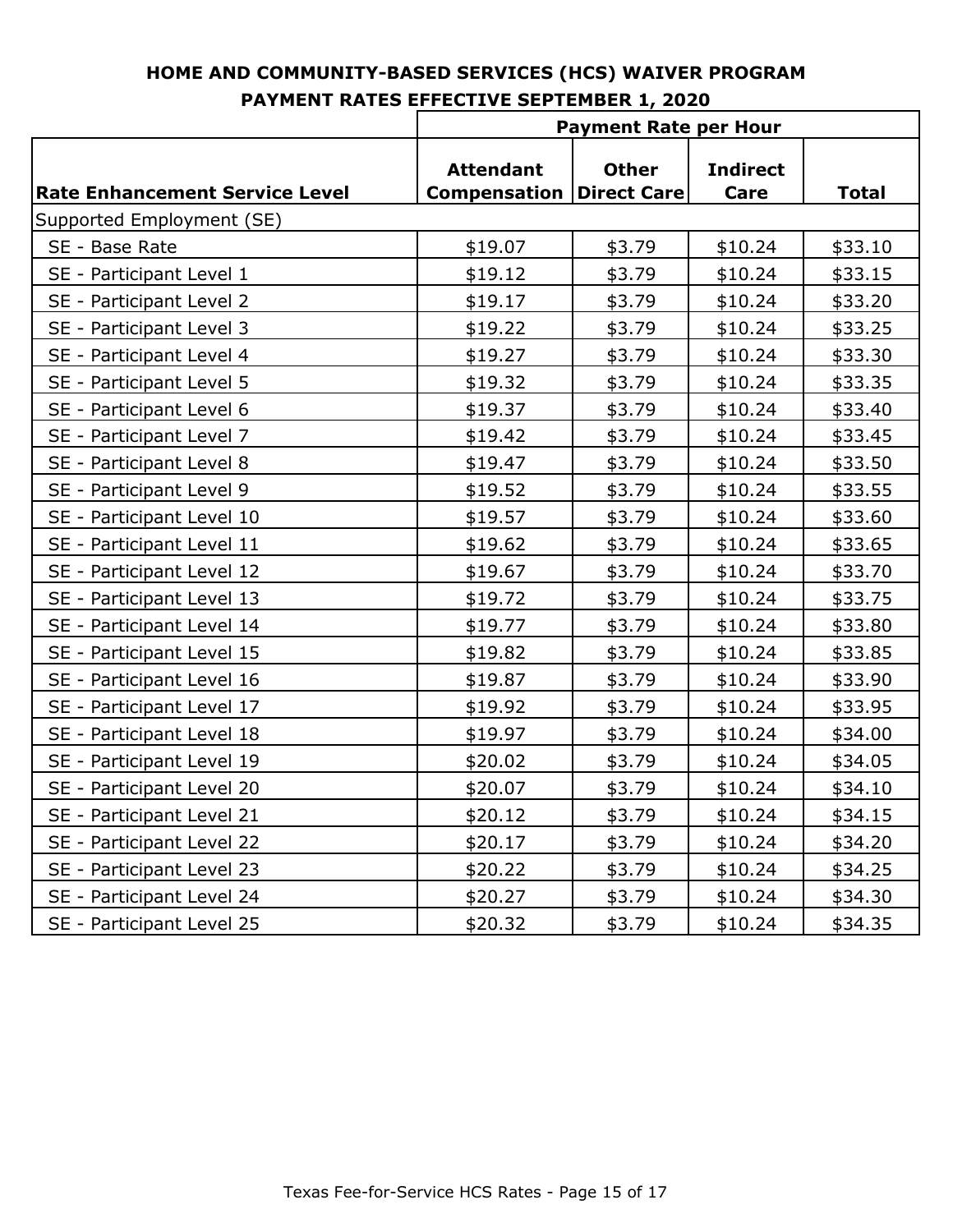|                                       | <b>Payment Rate per Hour</b> |                     |                 |              |
|---------------------------------------|------------------------------|---------------------|-----------------|--------------|
|                                       | <b>Attendant</b>             | <b>Other Direct</b> | <b>Indirect</b> |              |
| <b>Rate Enhancement Service Level</b> | <b>Compensation</b>          | <b>Care</b>         | Care            | <b>Total</b> |
| Employment Assistance (EA)            |                              |                     |                 |              |
| EA - Base Rate                        | \$19.07                      | \$3.79              | \$10.24         | \$33.10      |
| EA - Participant Level 1              | \$19.12                      | \$3.79              | \$10.24         | \$33.15      |
| EA - Participant Level 2              | \$19.17                      | \$3.79              | \$10.24         | \$33.20      |
| EA - Participant Level 3              | \$19.22                      | \$3.79              | \$10.24         | \$33.25      |
| EA - Participant Level 4              | \$19.27                      | \$3.79              | \$10.24         | \$33.30      |
| EA - Participant Level 5              | \$19.32                      | \$3.79              | \$10.24         | \$33.35      |
| EA - Participant Level 6              | \$19.37                      | \$3.79              | \$10.24         | \$33.40      |
| EA - Participant Level 7              | \$19.42                      | \$3.79              | \$10.24         | \$33.45      |
| EA - Participant Level 8              | \$19.47                      | \$3.79              | \$10.24         | \$33.50      |
| EA - Participant Level 9              | \$19.52                      | \$3.79              | \$10.24         | \$33.55      |
| EA - Participant Level 10             | \$19.57                      | \$3.79              | \$10.24         | \$33.60      |
| EA - Participant Level 11             | \$19.62                      | \$3.79              | \$10.24         | \$33.65      |
| EA - Participant Level 12             | \$19.67                      | \$3.79              | \$10.24         | \$33.70      |
| EA - Participant Level 13             | \$19.72                      | \$3.79              | \$10.24         | \$33.75      |
| EA - Participant Level 14             | \$19.77                      | \$3.79              | \$10.24         | \$33.80      |
| EA - Participant Level 15             | \$19.82                      | \$3.79              | \$10.24         | \$33.85      |
| EA - Participant Level 16             | \$19.87                      | \$3.79              | \$10.24         | \$33.90      |
| EA - Participant Level 17             | \$19.92                      | \$3.79              | \$10.24         | \$33.95      |
| EA - Participant Level 18             | \$19.97                      | \$3.79              | \$10.24         | \$34.00      |
| EA - Participant Level 19             | \$20.02                      | \$3.79              | \$10.24         | \$34.05      |
| EA - Participant Level 20             | \$20.07                      | \$3.79              | \$10.24         | \$34.10      |
| EA - Participant Level 21             | \$20.12                      | \$3.79              | \$10.24         | \$34.15      |
| EA - Participant Level 22             | \$20.17                      | \$3.79              | \$10.24         | \$34.20      |
| EA - Participant Level 23             | \$20.22                      | \$3.79              | \$10.24         | \$34.25      |
| EA - Participant Level 24             | \$20.27                      | \$3.79              | \$10.24         | \$34.30      |
| EA - Participant Level 25             | \$20.32                      | \$3.79              | \$10.24         | \$34.35      |